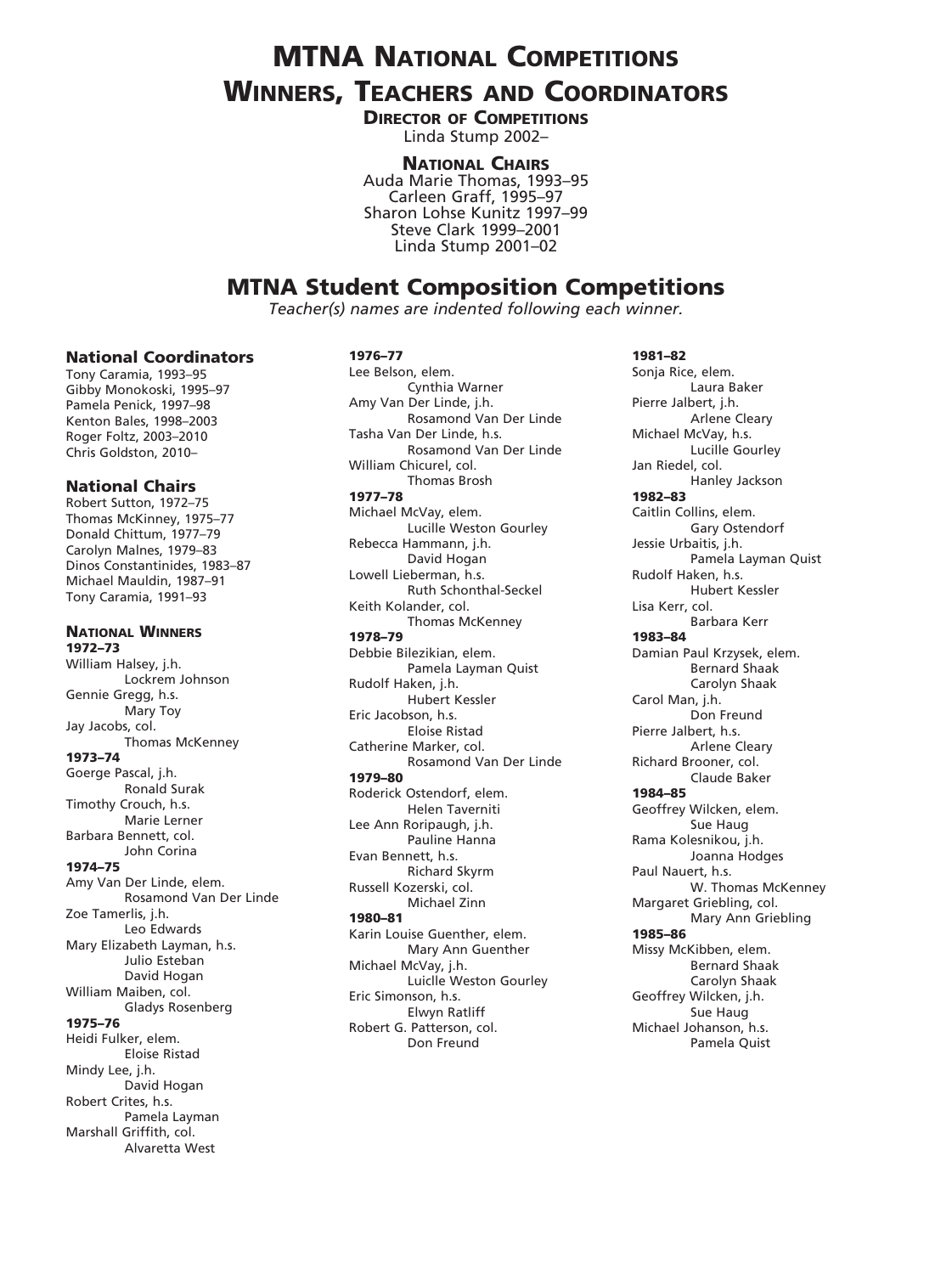### MTNA Student Composition Competitions

1986–87 Siv Ostlund, elem. Robert Lundquist Melody Man, j.h. Don Freund Miriam Kershaw, h.s. Pat Plude Anibal Acosta, Jr., col. Christopher Berg 1987–88 Andrew Seth Jacobs, elem. Carole Miles Lelia McFarlane Molthrop, j.h. Faina Lushtak Ching-chu Hu, h.s. Kenneth Amada Janell Thome, col. Hanley Jackson 1988–89 Emily Stage, elem. Kevin Raybuck Andrew Jacobs, j.h. Pamela Layman Quist Douglas Briley, h.s. Eugene Rowley Waldon Reed, Jr., col. Sue Vanderbeck Lenz 1989–90 Jason Oraker, elem. Bernard Shaak Holly Hinckley, j.h. Joan Woods Howe Lin, h.s. Pamela Layman Quist Steven Sudduth, col. Ramon Zupko 1990–91 Dara Freund, elem. Don Freund Nancy Kho, j.h. Joseph Lawson Joshua Burdick, h.s. John Yankee Seth Brenzel, col. H. David Hogan 1991–92 Katherine Chiu, elem. Suzanne Wong-Abe Justin Nielsen, j.h. Brent Jones Stefan Freund, h.s. Don Freund Eric West, col. John Prescott 1992–93 Kingsley Tang, elem. Sharon Van Valin Steven Samuel Back, j.h. Suzanne Guy John Orfe V, h.s. Emilio Del Rosario N. Lincoln Hanks, col. Don Freund

1993–94 Takeshi Furukawa, elem. Su-Shing Chiu Erin Quist, j.h. Pamela Quist Scott DeWitt, h.s. Amy Rogan Andrea Mitternight, col. Dinos Constantinides 1994–95 Robyn Marie Kemp, elem. Jeff Manookian Matthew Kaloupek, j.h. Thomas Ediger Martin Kennedy, h.s. Pamela Penick Jenece Christine Gerber, col. Marilyn Shrude 1995–96 Cory Monji, elem. Su-Shing Chiu Anna Kittelson, j.h. Judith Fairchild Andrew Dennis Young, h.s. Janet Hickey Daniel Dixon Kellogg, col. Don Freund 1996–97 Page H. Monji, elem. Su-Shing Chiu Takeshi Furukawa, j.h. Su-Shing Chiu David Salvage, h.s. Peter Takács Douglas Williams, col. Don Freund 1997–98 Katy Beck Eichert, elem. Deanna Walker-Tipps Debbie Chen, j.h. Su-Shing Chiu David Kang Dernovsek, h.s. James Duncan Mark Polesky, col. David Brown 1998–1999 Joy Lin, elem. Su-Shing Chiu Cory James Monji, j.h. Su-Shing Chiu Daniel Reed, h.s. Ella Sue Baughman Roddy Yamachiki, Jr., col. Dinos Constantinides 1999–2000 Sebastian Chang, elem. Suzanne Wong-Abe Julia Scott Carey, j.h. Ossie Borosh Tiffany Barclay, h.s. Shirley Ruth Brendlinger Mark Gregory Goldbeck., col. Joel Harrison

2000–01 Ryan Fuh, elem. Su-Shing Chiu Krystal Barghelame, j.h. Sharon Van Valin Jonathan Wey, h.s. Jacquelyn Murphy Marc-Andre Bougie., col. Thomas McKenney 2001–02 Natasha Kirin Sinha, elem. Alla Elana Cohen Sebastian Chang, j.h. Suzanne Wong-Abe Daniel Tacke, h.s. Tim Strong James Michael David., col. William David 2002–03 Gabrielle Nina Haigh, elem. Mary Ann Griebling Alexander John Moran, j.h. Alla Elana Cohen Not Awarded, h.s. Felipe Lara., col. Alla Elana Cohen 2003–04 Zachary Garcia, elem. W.T. Skye Garcia Gabrielle Haigh, jr. Mary Ann Griebling Calvin Chang, sr. Carlton Liu Carlo Vincentti Frizzo, y.a. Dinos Constantinides 2004–05 Matthew Nguyen, elem. Su-Shing Chiu Jade Adele Conlee, jr. Miguel Chuaqui Sebastian Chang, sr. Michael Martin Jess Langston Turner, y.a. Dwight Gustafson 2005–06 Andrea Kim, elem. Su-Shing Chiu Parker Ramsay, jr. Carol McClure Josh Archibald-Seiffer, sr. Del Parkinson John R. Ernst, y.a. Thomas McKenney 2006–07 Eleanor Bragg, elem. (MA) Alla Cohen Mitchell Breeling, jr. (NE) Regina Carnazzo Parker Ramsay, sr. (TN) Carol McClure Brian Buch, y.a. (IN) Alla Cohen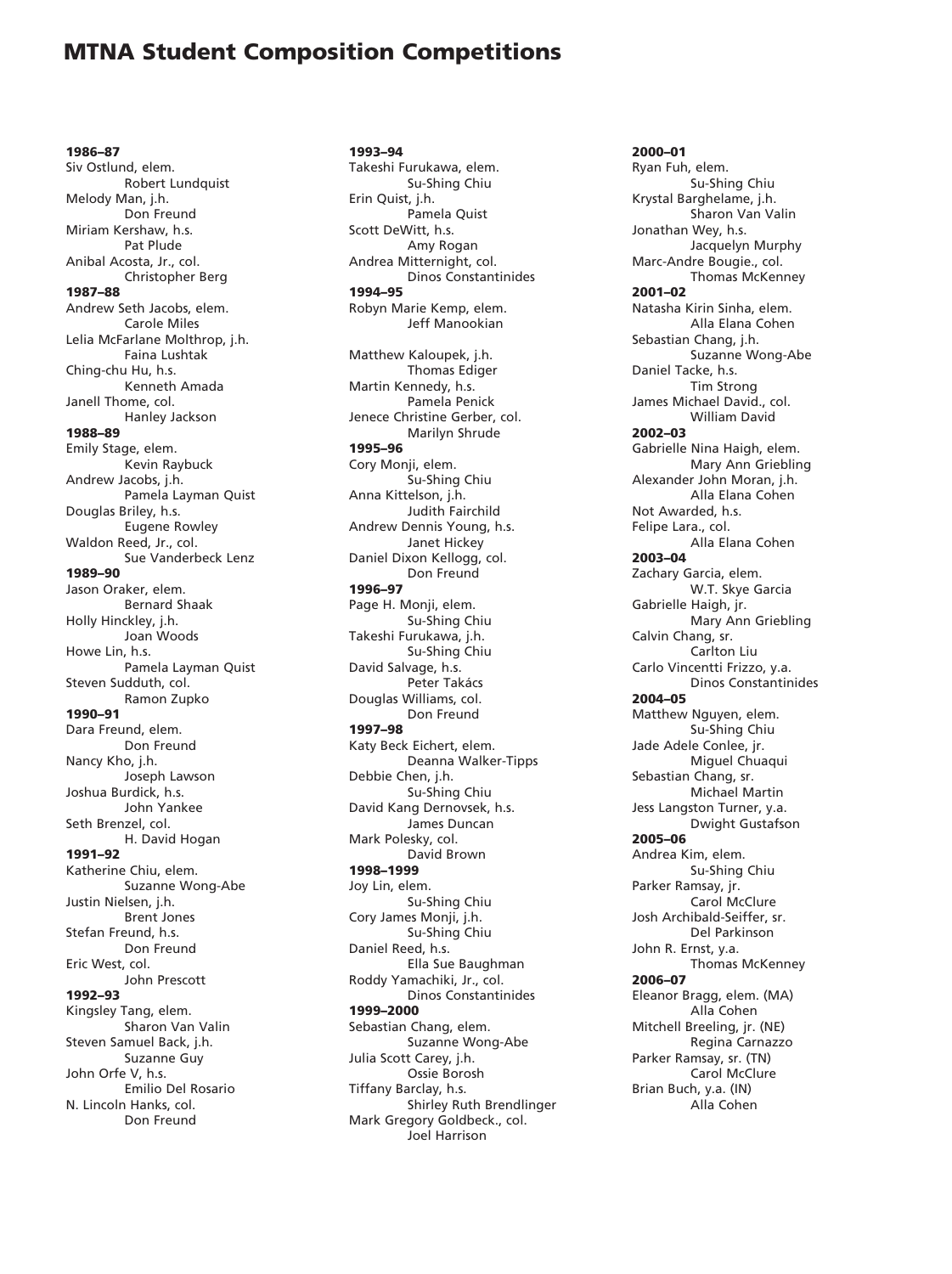### MTNA Student Composition Competitions

2007–08

Christopher Camitta, elem. (NC) Debby Titlow Sarah Meily Sukardi, jr. (CA) Su-Shing Shiu Gabrielle Haigh, sr. (OH) Mary Ann Griebling Mary Elizabeth Neal, y.a. (FL) Ladislav Kubik 2008–09 Alexadria H. Kim, elem. (CA) Su-Shing Chiu Emily Tu, jr. (NJ) Felicia Ruffman Michael Taylor, sr. (TX) Tamás Ungár Joshua Green, y.a. (NJ) Jennifer Barker 2009–10 Harlan Tsui, elem. (CA) Su-Shing Chiu Michael Bennett, jr. (NC) Julie Harris Benjamin Krumwiede, sr. (OK) William Price Wenjing Wang, y.a. (IN) Don Freund 2010–11 Chloe Li, elem. (CA) Su-Shing Chiu Matthew Reichenberger, jr. (FL) Donald Waxman Benjamin Bromley Nuzzo, sr. (MA) Alla Cohen Liliya Ugay, y.a. (GA) Fred Cohen 2011–12 Daniel Cho, elem. (MI) Pam Peng Chen Chung Hon Michael Cheng, jr. (TX) Ann Witherspoon Jonas Tarm, sr. (IL) Matt Hagle Ben Murphy, y.a. (MT) Lee Heuermann

2012–13 Eric Ho, elem. (CA) Su-Shing Chiu Karalyn Schubring, jr. (AZ) Tomoko Yonemaru Ashin Hunter, sr. (OK) Krystal Hennessey Jon Ginder, y.a. (MO) Warren Gooch 2013–14 Rebecca Liu, elem. (CA) Su-Shing Chiu Coleman Gliddon, jr. (MO) Mara Gibson Gabriel Soileau, sr. (WA) Barbara Miller Jamie Wind Whitmarsh, y.a. (FL) Ladislav Kubik 2014–15 Nathan Paek, elem. (WA) Sharon Van Valin Harlan Tsui, jr. (CA) Su-Shing Chiu Julie Puckett, sr. (IN) Nien-hwa Chen Eric McElroy, y.a. (WA) Patricia McElroy 2015–16 Helen Yeong, elem. (CA) Su-Shing Shiu Holden Mui, jr. (IL) Matthew Hagle Andrew Guo, sr. (IL) Matthew Hagle Benedetto Colagiovanni, y.a. (MO) W. Thomas McKenney 2016–17 Angelina Zheng, elem. (CA) Su-Shing Shiu Ty Promreuk, jr. (AZ) Tomoko Yonemaru Lauren Vandervelden, sr. (ID) Philip Wharton Kristopher Bendrick, y.a. (IL) Chris Goldston

2017–18 Kohana Baird, elem. (CA) Su-Shing Chiu Matthew Lui, jr. (AZ) Tomoko Yonemaru Ty Promreuk, sr. (AZ) Tomoko Yonemaru Anthony Conroy, y.a. (OK) Marvin Lamb 2018–19 Kyle Yeung, elem. (CA) Carlton Liu William Blind, jr. (NM) Michael Mauldin Holden Mui, sr. (IL) Matthew Hagle Josiah Sprankle, y.a. (MO) Meg Gray Chen Yi 2019–20 Elizabeth Liu, elem. (CA) Su-Shing Chiu Malcolm Xiellie, jr. (CA) John Syzgy Jason Zhang, sr. (MI) Amalia Kazaryan Clelland Ukiah Reynolds, y.a. (UT) April Clayton 2020–21 Saadhvi Jayaram, elem. (AZ) Rosa LoGiudice Truman Walker, jr. (ID) Suzanne Winegar Clive Spencer Cha, sr. (CA) John Syzygy Chung Hon Michael Cheng, y.a. (TX) Ann Witherspoon 2021–22 Katie Chen, elem. (CA) Su-Shing Chiu Winston Schneider, jr. (NE) Kenneth Meints Jonah Cohen, sr. (MI) Mary Siciliano Parker Fritz, y.a. (OK)

Marvin Lamb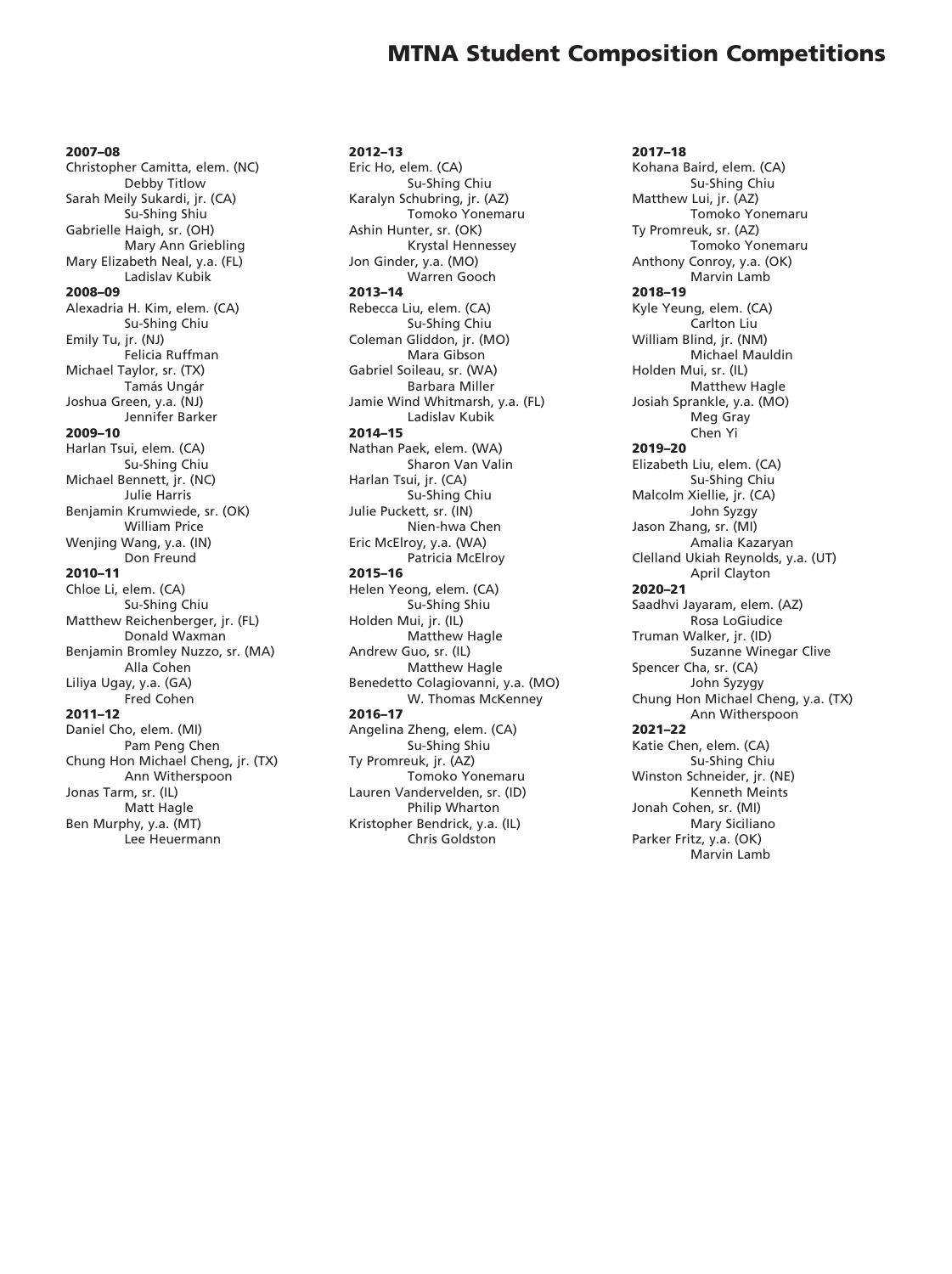*Teacher(s) names are indented following each winner*.

#### National Coordinators

Sister Immaculate Severino, IHM, 1993–95 Sara Bradley Mason, 1995–97 Lisa Ann Cleveland, 1997–98 Stephen Clark, 1998–99 Diane Delk, 1999–2005 Sally Laird, 2005–2011 Jacqueline Herbein, 2011–

#### National Chairs— Baldwin Piano

Mary Helen Harutun, 1963–73 Henrietta Moeller, 1973–77 Janice McCurnin, 1977–83 Joan Reist, 1983–91 Sister Immaculate Severino, IHM, 1991–93

### National Chairs—

Selmer Instrumental Natalie Krueger, 1983–87 Joan Reist, 1987–91 Sister Immaculate Severino, IHM, 1991–95

### National Winners

1963–64 Gordon Pietz, piano Margaret Saunders Ott 1964–65 Deborah Sobol, piano Ann Vanko Liva 1965–66 Beth Rhodes, piano Julius Chajes 1966–67 Rhonda Ward, piano Thomas McCollom 1967–68 Mary Adele Davis, piano Walter Robert 1968–69 Gregory Schatten, piano Fernando Laires 1969–70 Jennifer Tao, piano Peggy Erwin 1970–71 Peggy DeArmond, piano Paul Van Katwijk 1971–72 Joanne Kong, piano Joanna Hodges 1972–73 Scott Thigpen, piano Pierre Huybregts 1973–74 Ingrid Jacoby, piano Larisa Gorodecka 1974–75 Liani LaRose, piano Robert Turner 1975–76 Suneh Lee, piano Tinka Knopf 1976–77 Shari Raynor, piano Gary Wolf

1977–78 Celia Cho, piano Tinka Knopf 1978–79 Mary Watanabe, piano Gladys Gladstone 1979–80 Susan Ellinger, piano Alrene Cleary 1980–81 Nicolas Catravas, piano Julian Martin 1981–82 Keith Albright, piano Hugh Thompson 1982–83 Edith Chen, piano Robert Turner 1983–84 Gabriela Montero, piano Rosalina Sackstein 1984–85 Sara Ellen Remonko, percussion Guy Remonko Eugene Watanabe, piano Gary Amano Brian Krinke, string Young-Nam Kim Kim Morgan, woodwind David Demand 1985–86 David Cohen, brass Alan Parshley Kory Andry, percussion Loretta Andry Bang Sil An, piano Fred Sahlman David Kohl, string Sharron Smith Andrew Stamp, woodwind Karen Perkins 1986–87 Charles Ferris, brass J. Jerome Amend Brenda Huang, piano Emilio Del Rosario Naimish SanJay Patel, string Mary Lou Speaker Churchill 1987–88 Sam Aikele, piano Gary Amano Scott Andrew Conklin, string Carol Dallinger Jennifer Kay George, woodwind Martha Herby 1988–89 Patricia Evans, brass Alan Parshley Benjamin Rankin, percussion Arthur Press Andrea Schneider, piano Emilio Del Rosario Joanna Maurer, string James Maurer Fu-Chia-Yang, woodwind Joyce Wilson

1989–90 Steven Koes, brass Bonnie Miltenberger Catherine Leckman, percussion James Lambert Sophia Chen, piano Pamelia Mia Paul Eleanore Kim, string Margaret Pardee Alexandra Pechhold, woodwind Carol Brown 1990–91 Daniel Lee, brass Edward Cooper Ben Finley, percussion David Elliott Damien Dixon, piano Ingrid Jacobson Clarfield Carolyn Shih, string Sally Thomas Lisa DiMartino, woodwind Stephanie Solt 1991–92 Ian McClure, brass Robert Heuer Adam Neiman, piano Hans Boepple Olga Polonsky, string Larry Shapiro Ann Choomack, woodwind Betty Polk 1992–93 Chad Winkler, brass Bonnie Miltenberger Lee Vinson, percussion Greg Byrne Andrew Le, piano Vivian Kleinhuizen Karen Johnston, string William Magers Megan Hanzlik, woodwind Susan Beach 1993–94 Megan Williams, brass Alan Parshley Timothy Dunn, percussion Sarah Tenney Andrew Park, piano Emilio Del Rosario Yves Dharamraj, string Mussie Eidelman Scott Kluksdahl Camille VanDyke, woodwind Susan Goodfellow 1994–95 Paul Lowry, brass Terry Lowry Monica Ohuchi, piano Sumiyo Ohuchi Amanda Dennis, string Hans Jorgen Jensen Jocelyn Winkler, woodwind Joyce Catalfano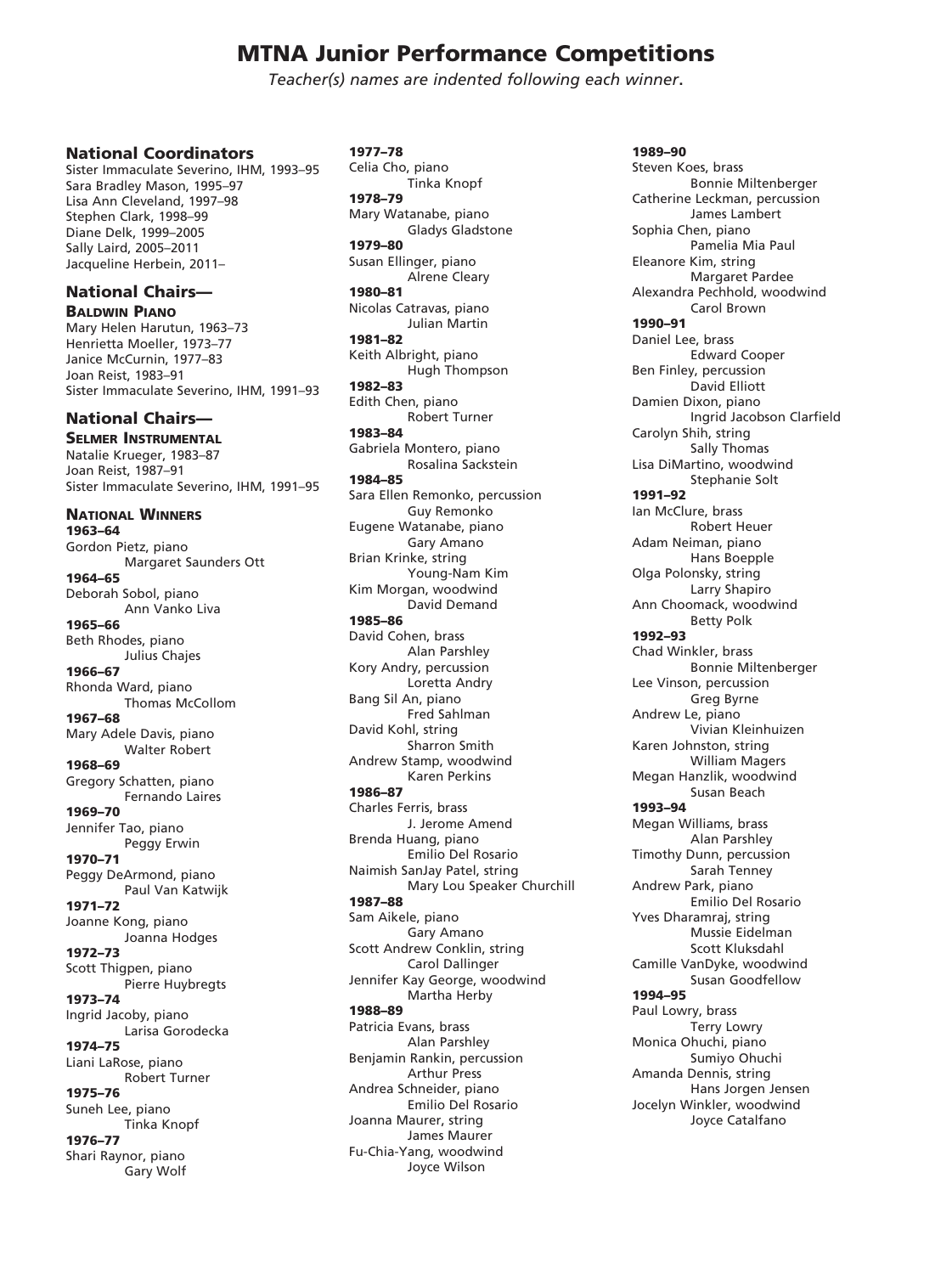1995–96 Daniel Freeman, brass Stuart Roegge Mariya Ando, piano Hobart Langrall Chrissy Kim, string Hans-Jorgen Jensen Abigail McKee, woodwind Elizabeth Lantz Crone 1996–97 Jordan John Winkler, brass John Winkler James Li, piano John Weems Annie Wolaver, string Connie Heard Kathleen Milliron, woodwind Beth Owen 1997–98 Darren Ringer, brass Bonnie Miltenberger Kristen Kay Clark, percussion Barry Larkin Christopher Falzone, piano Julian Martin Deanna Talens, string Hans Jensen Christopher Grant, woodwind Kenneth Lee 1998–99 Jeff Peters, brass Gary Barrows Megan Eckhoff, percussion Craig Spangler Jonathan Coombs, piano Gary Amano Kacy Clopton, string Evelyn Elsing Emily Thomas, woodwind Sue Urban 1999–2000 Anne Kettle, brass David Bushouse Jonathan Goldstein, percussion Chris Treloar Sergiy Sergiyovych Komierenko, piano John Ruggero Lydia Hong, string Almita Vamos Ashley Chang, woodwind Myung So Kim 2000–01 Seth Bowers, brass David Buckingham Gloria Cheng, percussion Scott Kitchen Pallavi Mahidhara, piano Julian Martin

Alexander Link, string Sonja Foster Brittany Lamb, woodwind Mary Beth Norris

2001–02 Matt Schnarr, brass Todd Johnson Michael Sayers, percussion Beth Gottlieb Denise Yen, piano Ginger Chen Joel Christopher Link, string Sonja Foster Alison Hazen, woodwind Cindy Henderson 2002–03 Kurt Riecken, brass Eric Mendez Alexander Lue, piano Samuel Wong Thomas Rodgers, string Mimi Zweig Elizabeth Shin, woodwind Ginny Atherton 2003–04 Drew Prichard, brass John Sizemore Kelsey Tamayo, percussion B.J. Morton Grace Ma, piano Fei Xu Benjamin Beilman, string Almita Vamos Jennifer Zhou, woodwind Beth Owen 2004–05 Miki Sasaki, brass Ray Sasaki John Sargeant, piano Gary Amano Erica MacArthur, string Anthea Kreston Dale Allen Forsythe, woodwind Alexander Fields 2005–06 Zachary Gingerich, brass Todd Johnson George Fu, piano Scott Beard Faye Bonner Linnaea Brophy, string Carolyn Huebl Helen McGarr, woodwind Laurel Maurer 2006–07 David Westervelt, brass (NC) John Sizemore Anna Han, piano (AZ) Fei Xu Oliver Aldort, string (WA) Amos Yang Hyun Jong Moon, woodwind (VA) Kenneth Lee

2007–08 Fifi Zhang, piano (VA) Marjorie Lee Marié Rossano, string (WA) Simon James Annie Wu, woodwind (CA) Esther Landau 2008–09 Kimberly J. Hou, piano (VA) Marjorie Lee Austin Huntington, string (IN) Richard Hirschl Catherine Winters, woodwind (UT) Elizabeth Weissman 2009–10 Jeff Zhang, piano (MN) Alexander Braginsky Clark Ikezu, string (NE) Anne Nagosky Joann Lee, woodwind (TX) Monica Song 2010–11 Christopher Lu, piano (WA) Peter Mack Gloria Ferry Brennan, string (WA) Simon James Queenie Luo, woodwind (NJ) Joseph Lu 2011–12 Katrina Jia, piano (AZ) Fei Xu Jeremy Tai, string (CA) Jonathan Koh Emma Resmini, woodwind (VA) Alice Wrinreb 2012–13 Nathan Lee, piano (WA) Sasha Starcevich Hannah White, string (WI) Hye-Sun Lee Amy Choi, woodwind (CA) Christina Yoo 2013–14 Elisabeth Tsai, piano (AL) Ronald Shinn Isaiah Kim, string (PA) Priscilla Lee Sarah Zenger, woodwind (UT) Cindy Henderson 2014–15 Jason Zhu, piano (TX) Alex McDonald Marcy McDonald Yesong Lee, string (WA) Simon James Hanbin Koo, woodwind (NC) Sunyoung Kim 2015–16 Yannie Tan, piano (GA) Alexander Kobrin Julia Angelov, string (DC) Olga Khroulevitch Hannah Kim, woodwind (TX) Monica Song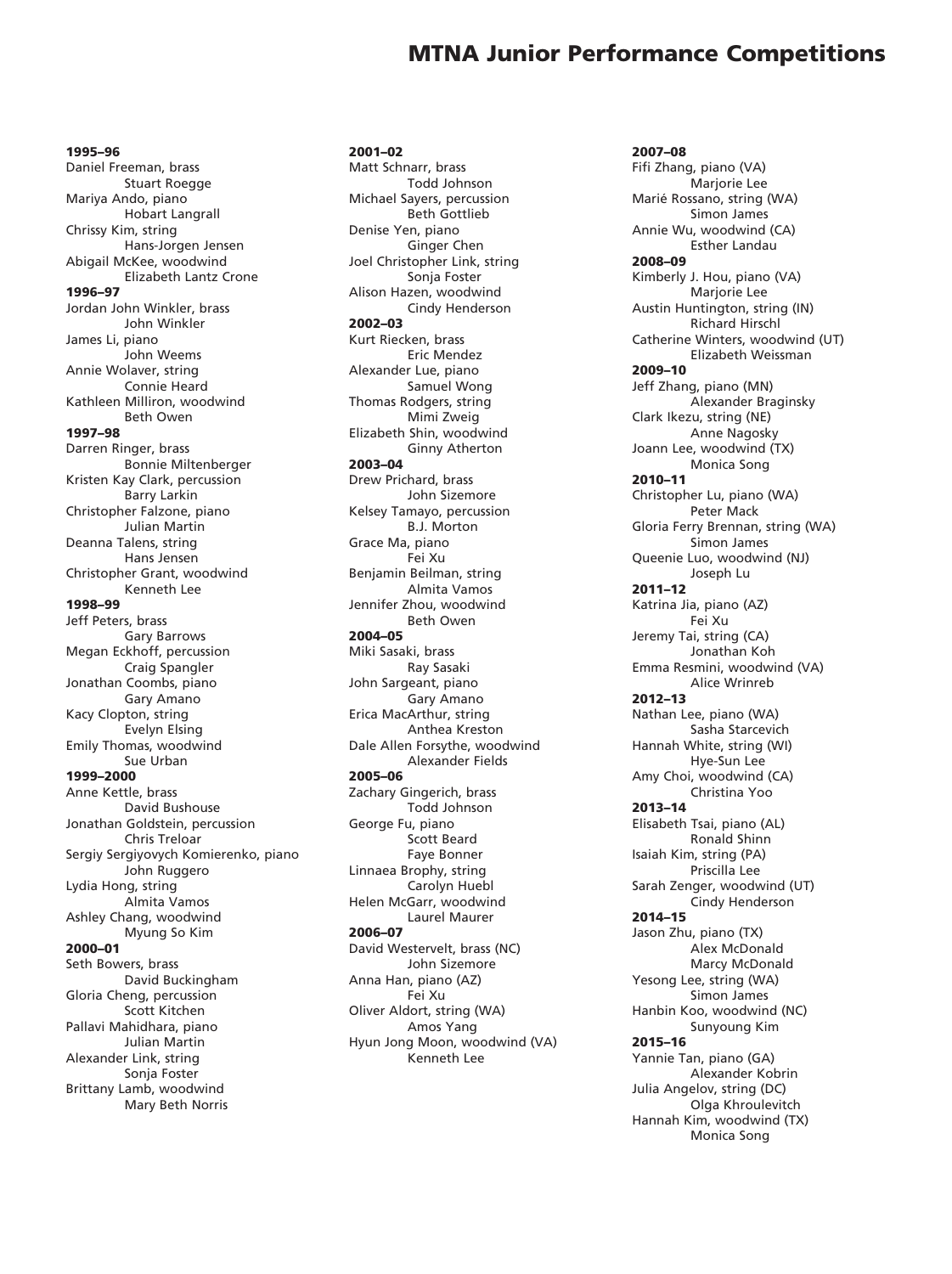2016–17 Yerin Yang, piano (IL) Alan Chow Charlotte Marckx, string (WA) Simon James Chanhyoung Park, woodwind (TX) Kwanghoon Yi 2017–18 Kevin Cho, piano (CA) Rufus Choi Marley Erickson, string (WA) Simon James Matthew Kim, woodwind (MS) Myung Kim 2018–19 Nathaniel Zhang, piano (WA) Sasha Starcevich Ezekiel Sokoloff, string (UT) Eugene Watanabe Sebastian Kelzenberg, woodwind (WA) John Dimond

2019–20 Richard Shao, piano (MI) Arthur Greene Jonathan Okseniuk, string (AZ) Jin Zeng Angela Shen, woodwind (MD) Albert Hunt 2020–21 David Choi, piano (TX) Alex McDonald Marcy McDonald Corina Deng, string (OH) Jan Sloman Reina Shim, woodwind (TX) Monica Song

#### 2021–22

Samuel Lu, piano UT) Ning Lu Jie Lu Tokuji Miyasaka, string (WA) Simon James Nikka Gershman-Pepper, woodwind (CA) James Walker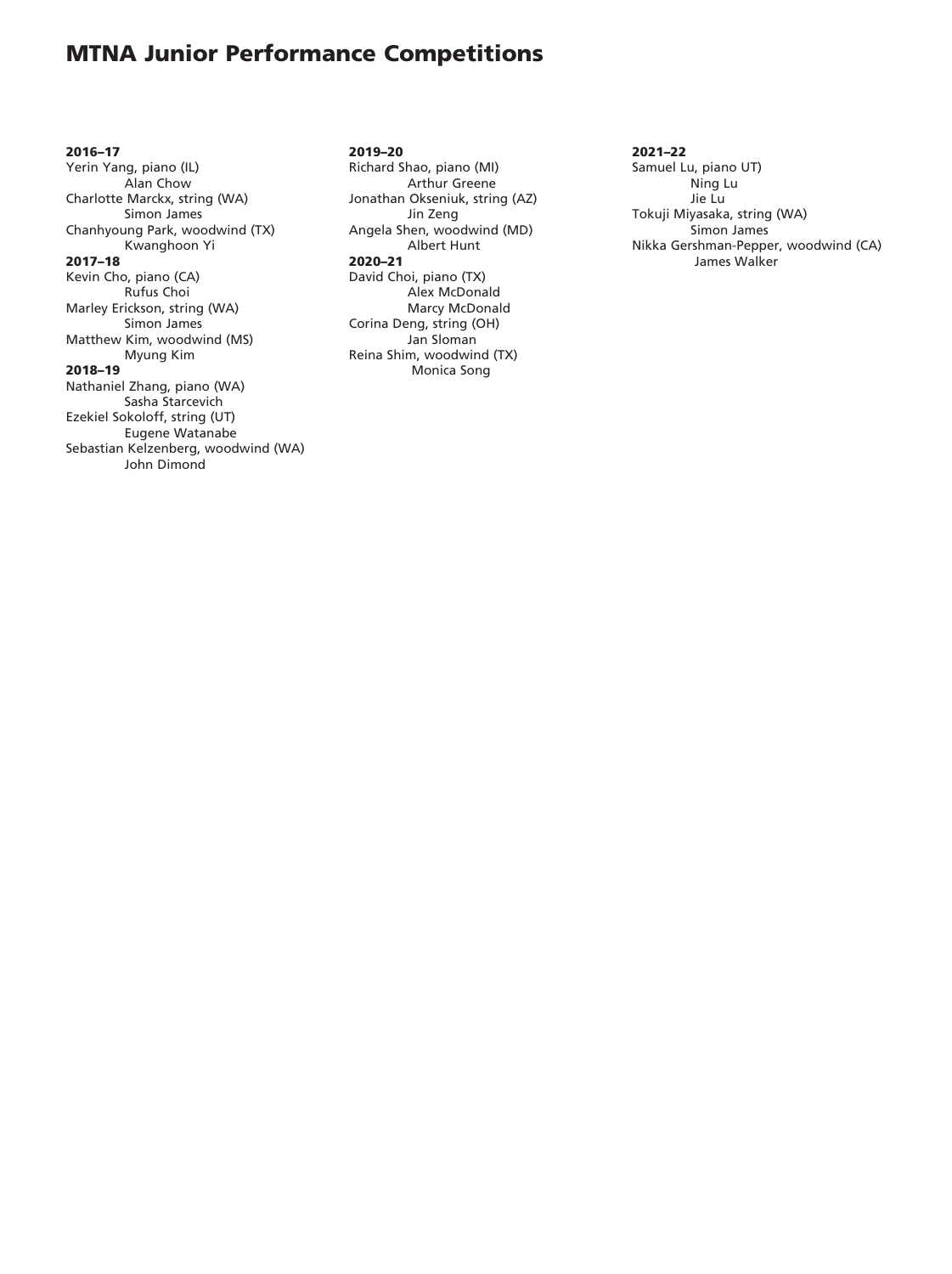*Teacher(s) names are indented following each winner.*

#### National Coordinators

Marilyn Brossard, 1993–97 Roma Eicher, 1997–98 Phyllis Pieffer, 1998–99 Linda Stump, 1999–2001 Adrienne Wiley, 2001–05 Ginger Yang Hwalek, 2005–08 Sigrid Luther, 2008–2010 Laura Melton, 2010–2012 Fay Adams, 2012–

#### National Chairs

Elizabeth Hammer, 1970–73 Gertrude Brown, 1973–75 Beulah Ford, 1975–77 Beth Hanley, 1977–83 Betty Werner, 1983–86 Shirley Bartzen, 1986–89 Auda Marie Thomas, 1989–93

National Winners 1963–64 Marc Mueller, piano Margaret Saunders Ott Marc Johnson, string Carol Puckett Work 1964–65 Yoko Nozaki, piano Loren Withers Jane Schroeder, string Carol Puckett Work 1965–66 (noconference/competitions) 1966–67 Diane Walsh, piano Irwin Freundlich 1967–68 (no conference/competitions) 1968–69 John Sutherland, piano Rita Hutcherson Daniel Phillips, string Eugene Phillips Cheryl Roost, voice Glory Perethian 1969–70 Peter Orth, piano Ben Whitten Richard Weis, string Gretchen Gerber Jean Hoeffler, voice M. Preussing 1970–71 David Brunell, piano Dorothy Dring Smutz Nisanne Graff, string Carroll Glen Lynelle Frankforter Adelaide Spurgin 1971–72 Young Bong Cho, piano Ruth Slenczynska Danny Foster, string Paul Rolland

Larry Calson, voice

Pearl White

1972–73

Phil Morris, instrumental Wilke R. Renwick, Jr. Stephen Drury, piano Margaret Saunders Ott Joseph Scheer, string James Caesar Audrey F. Blumenfeld, voice Josephine Busalacchi 1973–74 Theodore Rounds, percussion C. Ward Rounds Michael Sushel, piano Robert Turner Sara Kathryn Lucktenberg, string Mrs. Jerry Lucktenberg Susan Torella, voice Harvey Miller 1974–75 David Martin, piano Mary Helen Harutun Robert McDuffie, string Margaret Pardee Ben Whiteley, voice Carol Beaumier Jana Sue Nelson,woodwind Ruth Dan 1975–76 Eric Brown, percussion (not available) Liani LaRose, piano Robert Turner Kari-Lise Ravinan, string (not available) Steve Meredith, voice (not available) Felicia Foland, woodwind (not available) 1976–77 Rod Harbour, percussion Neal Fluegal Dana Ann Lee, piano Frank Washo Lucia Lin, string Paul Roland Kathryn Magestro, voice Josephine Busalacchi Joan Koenig, woodwind William Montgomery 1977–78 Jeff Haltom, brass Neal Bartee Robert Klapp, guitar Aaron Shearer Daniel Chisham, percussion Jim Freeman Sang Ok Choi, piano Julian Martin Michaela Paetsch, string Priscilla Paetsch Michael Sokol, voice Richard Dales

1978–79 Monty Jennings, brass George Lane Jai Jeffryes, piano Audley Wasson Barbara Wasson Robin Mayforth, string Sylvia Ahranijian Carl Halvorson, voice Susan McBerry Tom Apple, woodwind Edward Marks 1979–80 William Denton, brass Walter Myers Dewayne Wilson, percussion Gilbert Baker John Nauman, piano Julian Martin Tatiana Dimitriades, string Margaret Pardee Richard Alan Blake, voice Coralie Runyon Amy Amelia Thomas, woodwind William Montgomery 1980–81 Nancy Dimond, brass Ralph Lockwood William Blend, percussion Ruth Cahn Hayura Taima, piano Jane Allen Adela Pena, string Margaret Pardee Dale Jarrett, voice Fran Shafter Amy Porter, woodwind Deborah Carter 1981–82 Audrey Springer, brass Herbert Springer Bertha Lin, piano Natalie Matovinovic Christopher Costanza, string Don Reinfeld Kemal Khan, voice Jane White David Fedele, woodwind Valerie Simosko 1982–83 Jamye Schneider, percussion Gilbert Baker Matthew Borrelli, piano Phiroze Mehta Myriam Santucci, string Tibor Kertesz Kimberly Harrison, voice Fran Shafter Marisa D'Silva, woodwind

Brooks deWetter-Smith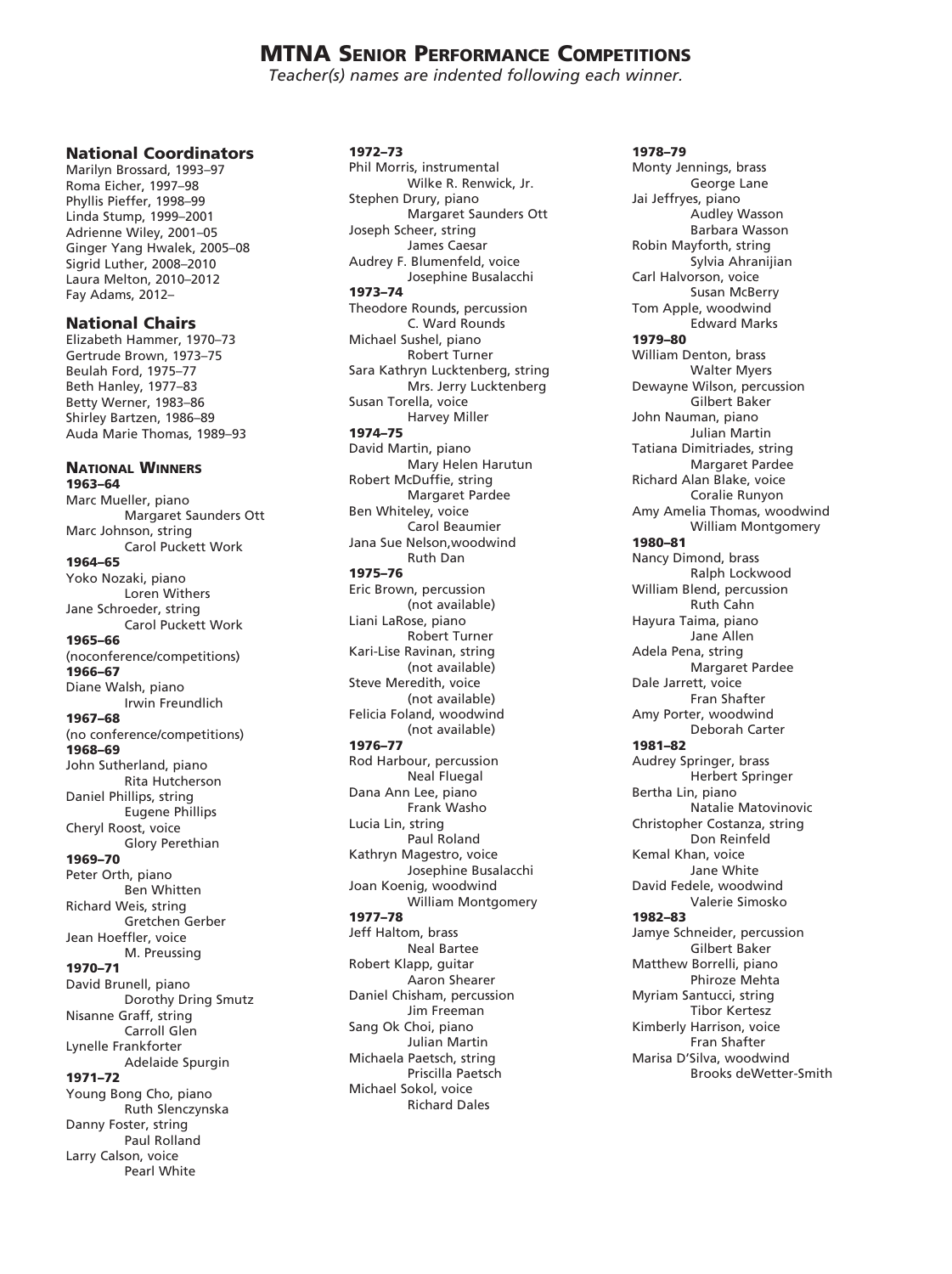1983–84 Mark Matthiessen, brass Charles Gavin Anthony Padilla, piano Leonard Richter David Perry, string John Kendall David Daniels, voice Ross Magoulas Jane Rigler, woodwind Donna Clarke 1984–85 Scott Thornton, brass James Thornton Sarah Takagi, piano Nelita True Jennifer Wion, string Brian Reagin Kathy Lingle, voice Nancy Coles Keith Hinton,woodwind Fancile Bilyeu 1985–86 Jeff Freeman, brass Bruce Reinoso Curt Duer, percussion Guy Remonko Edith Chen, piano Robert Turner Elisa Barston, string Almito Vamos Roland Vamos Steve Wright, voice Arthur Arney Nicole Carras, woodwind Toby Caplan-Mintz 1986–87 Nathan Wenger, brass Conte Bennett Susan Powell, percussion Stephen Hemphill Tania Lee, piano Emilio Del Rosario Pansy Chang, string Evelyn Elsing Kara Weston, voice Marcille McCandless Jaren Hinckley, woodwind David Randall 1987–88 Kane Gillespie, brass Gale Chesebro Kory Andry, percussion Loretta Andry Ishmael Wallace, piano Phiroze Mehta Jennifer Haas, string Sylvia Ahramjian Jeremy Aye, voice Claudia Kennedy Steve Scott, woodwind Evelyn Loehrlein

1988–89 Christopher Freckmann, brass Dale Riegle Mindi Jaastad, piano Larry Graham Judy Yen-Jiun Lin, string Margaret Pardee Emily Martin, voice Mildred Coleman Garrick Alan Zoeter, woodwind Kenneth Lee 1989–90 Matthew Putz, brass Einar Einarson Judith Leckman, percussion James Lambert Tamami Honma, piano Gary Amano Mariko Inaba, string Fredell Lack Kenneth Roberson, voice Fran Shafter Jonathan Noble, woodwind Kenneth Lee 1990–91 Joshua Cohen, brass Edward Cooper John Goering, percussion J.C. Combs Anthony Bonamici, piano Donald Morelock Amy Kauffman, string Renata Knific Rick Adams, voice Nancy Elledge Julie Thacker, woodwind Mary Karen Clardy 1991–92 Philip Brown, brass Raymond Conklin Bob Rees, percussion Martin Zyskowski Andrea Schneider, piano Emilio Del Rosario Merrie Arnold, string Paul Biss Andrea Turner, voice Anne Turner April Clayton, woodwind Elaine Jorgensen 1992–93 Scott McLaurin, brass Don McLaurin Ryan Gliha, percussion J.B. Smith Andrew Russo, piano Steven Heyman Daniel Carlson, string William Magers Adrienne Starr, voice Margaret McNulty Carrie Rose, woodwind Robert Hols

#### 1993–94 Sean Whitaker, brass Gary Bird Aaron Ragsdale, percussion S. Lewis Clark Anna Polonsky, piano Dora Levenstein Sara Caswell, string Josef Gingold Miya Watson Davis, voice Claudia Kennedy Benjamin Hausman, woodwind John Bentley 1994–95 Chad Winkler, brass John Winkler Lee Vinson, percussion Greg Byrne Inna Faliks, piano Emilio Del Rosario Karen Johnston, string William Magers John Fulton III, voice Jane Dillard Genevieve Briggs, woodwind Cynthia Paxton 1995–96 Jennifer Hansen, brass William Capps Emily Brede, percussion Richard Buck Jeni Kim, piano Virginia Hutchings Toni Glickman, string Christian Teal Susan Rodriguez, voice Jacqueline Barlow Caroline Kung, woodwind Donna Clarke 1996–97 Jeffrey Stock, brass Kenneth Kroesche Jacob Thieben, percussion Barry Larkin Jessica Osborne, piano Marjorie Lee Nicholas Crosa, string Carol Sindell Anna Evans, voice Mary Ellen Hostetter Andrea Maisonpierre, woodwind Philip Dunigan 1997–98 Adam Lessard, brass David Randolph Greg Cohen, percussion Chris Treloar Monica Yuki Ohuchi, piano Bela Siki Alicia Koelz, string Sally O'Reilly John Len Wiles, voice Claudia Kennedy Jocelyn May Winker, woodwind

Joyce Catalfano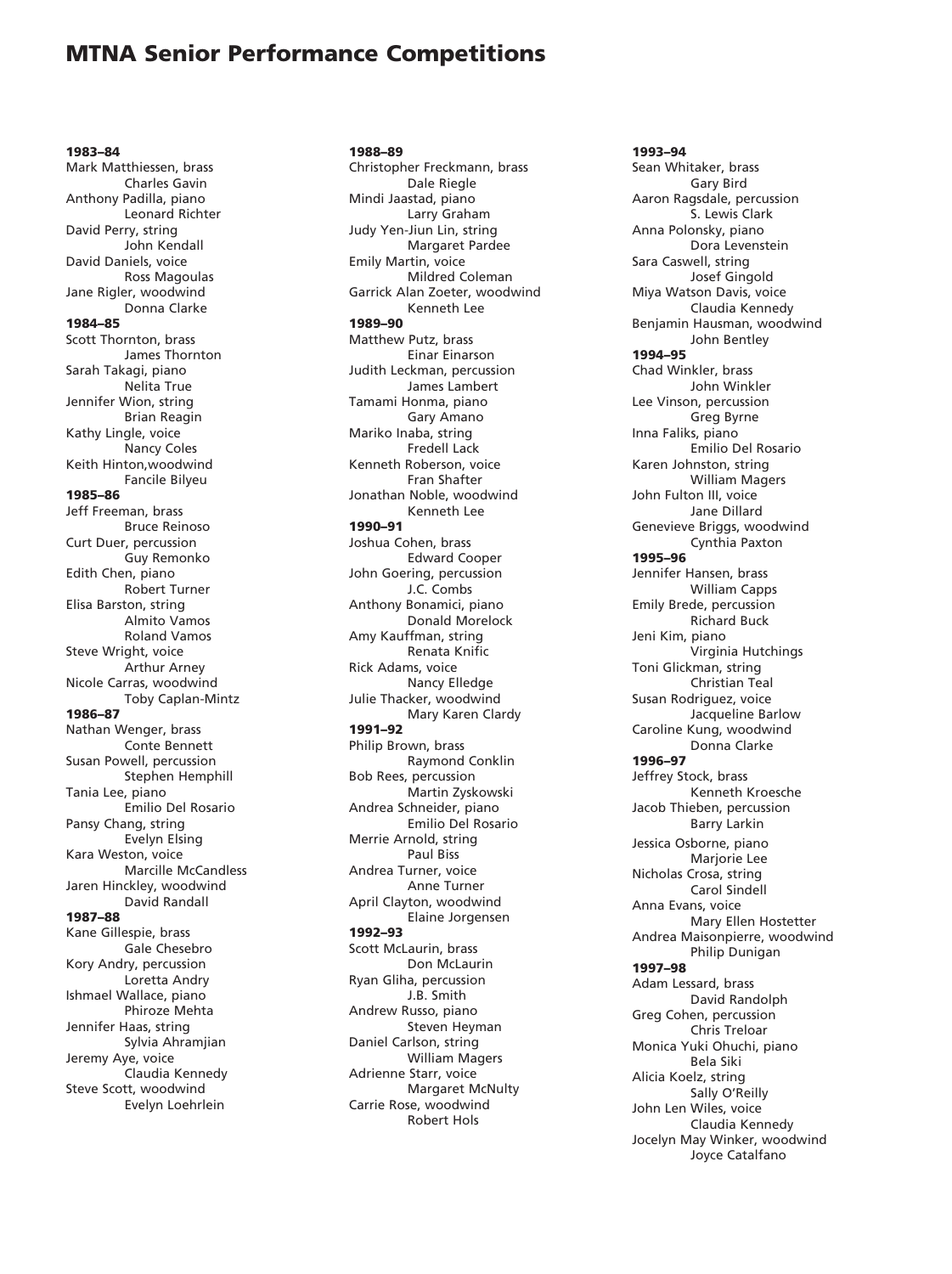1998–99 Amanda Stewart, brass H. Keith Jackson Abigail Lackman, percussion Elizabeth Radock Alex McDonald, piano Lois Emery Nielson Annie Wolaver, string Connie Heard Sarah Bright, voice Jacqueline Barlow Mercedes Smith, woodwind Ronda Mains 1999–2000 Bradley Leavens, brass Elizabeth Ward Neil Vasan, percussion Scott Kitchen Stephen Beus, piano Leonard Richter Nicholas Sylvest, string Margaret Pressley James Baxter, voice Mary Moore Sarah Lincoln, woodwind Linda Aufderheide 2000–01 Darren Ringer, brass Bonnie Miltenberger Abe Lawrence, percussion Brian Justison Christopher Falzone, piano Julian Martin/Joanna Kong Jason Issokson, string Jan Mark Sloman Joshua McCall, voice April Duvic Christopher Grant, woodwind Kenneth Lee 2001–02 Anna Marie Dodd, brass Richard Deane June Hahn, percussion Dong-wook Park Joseph Liccardo, piano Donald Pirone Jennifer Hsiao, string Teri Einfeldt Christie Hageman voice Donald Pihlaja Robert Young, woodwind Clifford Leaman 2002–03 Jonathan Hill, brass Chris Olka Sergiy S. Komirenko, piano John Ruggero Jeffery King, string Jan Mark Sloman Maliea Yakymi, voice

April Duvic Thomas Wible, woodwind Wendy Webb

2003–04 Jaclyn Rainey, brass D. Bruce Heim Jonathan Park, percussion Barry Larkin Brandon Lee, piano Gary Amano Paige Kossuth, string Kent Colemen Theresa Dunigan, voice Elaine Scherperel-Burgess Christopher Bartz, woodwind Leo Saguiguit 2004–05 Patrick Thomas, brass Karen Houghton Kelsey Tamayo, percussion B. J. Morton Pallavi Mahidhara, piano Julian Martin Paishiun N. Hsieh, string Sergiu Schwartz Sarah Parnicky, voice Winnifred Ringhoffer Mira Magrill, woodwind Amy Zuback 2005–06 Ibanda Ruhumbika, brass David Zerkel Lo-An Lin, piano Yoshikazu Nagai Zoe Martin-Doike, string James Standford Banner Smith, voice Elaine Scherperel-Burgess Gabriella Roderer, woodwind Cindy Henderson 2006–07 Tim Hilgert, brass (GA) Doug Farwell Jeffrey Lee, piano (CO) Larry Graham Stefani Collins, string (NC) Sarah Johnson Nataly Wickham, voice (WA) Sandra Glover Helen McGarr, woodwind (UT) Laurel Maurer 2007–08 Kennedy Wells, brass (GA) Adam Frey Kyle Orth, piano (TX) Marcy McDonald George Fu/Jesse Wong, piano duet (WV) Scott Beard Nancy O'Neill Breth Boris Abramov, string (GA) Sergiu Schwartz Leah McIntire, voice (IA) Leanne Freeman-Miller Andrew Hudson, woodwind (GA) Lisa Oberlander

2008–09 Zach Gingerich, brass (AR) Todd Johnson Michael Taylor, piano (TX) Tamás Ungár Sherry Kim/Daren Endy, piano duet (NV) Jie Bu Emma Louise Bobbs, string (OH) Melissa Kraut Zoi M. Chavez, voice (NM) Jacqueline Zander-Wall Marley Eder, woodwind (CA) Jim Walker 2009–10 McCormick Wooden, brass (SC) John Sizemore Fifi Zhang, piano (VA) Marjorie Lee Alie Yorgason/Elise Peterson, piano duet (UT) Vera Watanabe/Eugene Watanabe Leah Ferguson, string (IL) Roland Vamos Christina Arroyo, voice (WA) Linda Appert Anna Darnell, woodwind (NC) Anthony Taylor 2010–11 Jordan Christensen, brass (UT) Will Kimball Osip Nikiforov, piano (MN) Alexander Braginsky Sun Chang/Shin Chang, piano duet (WA) Peter Mack Josh Halpern, string (OH) Alan Rafferty Michael Williams, voice (TX) George Variames Johanna Gruskin, woodwind (NY) Bonita Boyd 2011–12 Grant Jameson, brass (OH) David Zerkel Yijia Wang, piano (NY) Victoria Mushkatkol Antonia Stabile/Niki Hua, piano duet (DC) Nancy O'Neill Breth Brian Hong, string (VA) June Huang Emily Pogorelc, voice (WI) Helen Cici Catherine Winters, woodwind (UT) Elizabeth Weissman 2012–13 Andrew Abel, brass (WA) Chris Olka Megan Lee, piano (OH) Sean Schulze Clara Gerdes/Hannah Wang, piano duet (NC) Paul Nitsch Michael Chung, string (CA) Jonathan Ko Benjamin Walker, voice (DE) Marian Healy Omar Haney, woodwind (IL) Debra Richtmeyer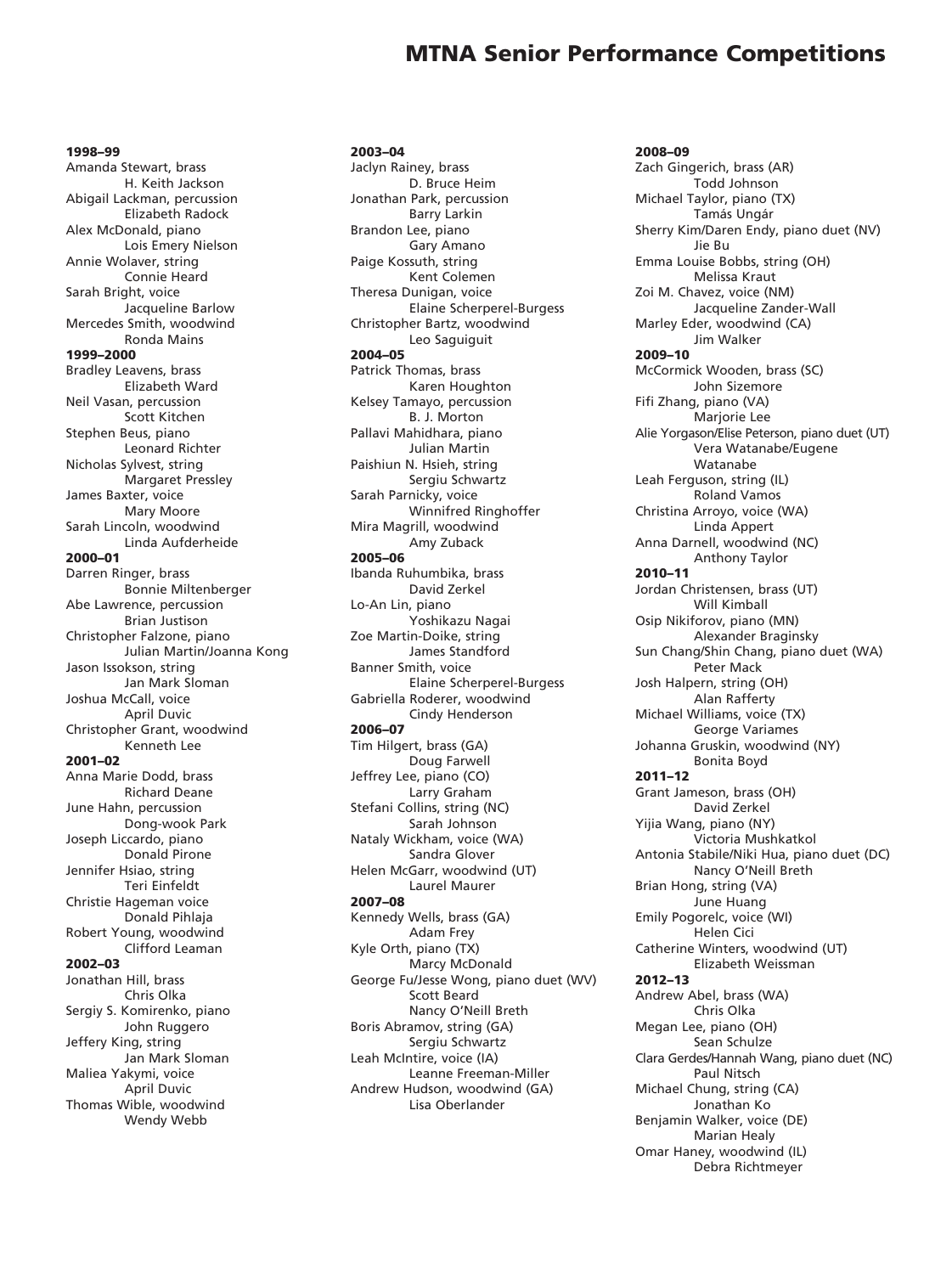2013–14 Elmer Churampi, brass (MA) Benjamin Wright Yiou Li, piano (NY) Douglas Humpherys Brian Le/Cynthia Liu, piano duet (DC) Nancy Breth/Elena Arseniev Eric Tsai, string (AL) Sergiu Schwartz Thomas West, voice (TN) Yuell Chandler Julian Velasco, woodwind (MI) Joseph Lulloff 2014–15 Evan Arnold, brass (TX) Greg White Daniel Eras, piano (MN) Alexander Braginsky Alinda Heder/Madeleine Arnold, piano duet (UT) Ralph van der Beek Kiarra Saito-Beckman, string (OR) Kathryn Lucketnberg Claire Caverly, voice (DE) Mary Ellen Schnauber Ayana Terauchi, woodwind (MI) Amy Porter 2015–16 Paden Sharp, brass (AR) Justin Cook Christopher Richardson, piano (CA) Frederick Weldy Justin Cai/Janet Phang, piano duet (WA) Peter Mack/Karlyn Brett Julian Rhee, string (WI) Hye-Sun Lee Madeleine Wiegers, voice (IA) Leanne Freeman-Miller Jessica Shand, woodwind (CO) Brook Ferguson

2016–17 Noah Roper, brass (OK) Paul Compton Jimmy Liu/Mary Nerren, piano duet (TN) Esther Park Haeun Moon, string (TX) Brian Lewis Michael Butler, voice (MD) Dominic Cossa Dylan Hong, woodwind (AZ) Christopher Creviston 2017–18 Evan Minsk, brass (WA) Roger Barnett Derek Chung, piano (IL) Sueanne Metz Yannie Tan and Elisabeth Tsai, piano duet (AL) Eric Zuber/Tatiana Muzanovas William Suh, string (MA) Paul Katz Melodie Spencer, voice (GA) Sharon Stephenson Salvador Flores, woodwind (MI) Timothy McAllister 2018–19 Joseph Bickel, brass (GA) David Zerkel Shuen Wu, piano (MN) Alexander Braginsky Jialin Tso and Aleander Suh, piano duet (VA) Lisa Emenheiser Sarratt Caroline Durham, string (UT) Eugene Watanabe Molly Snodgrass, voice (GA) Michelle Hache Subin Cho, woodwind (TX) Monica Song

2019–20 Monet Jowers, brass (NC) Maria Serken Tiffany Koo, piano (CA) Rufus Choi Sophie Nguyen and Naomi Kobayashi, piano duet (HI) Joanna Zane-Fan William Tan, string (IL) Hans Jensen Dana Mays, voice (TX) Katherine White Brandon Trent, woodwind (OH) Otis Murphy 2020–21 Aaron Johnson, brass (GA) David Zerkel Ariel Wong, piano (UT) Scott Holden Rachel Dai and Nathan Lam, piano duet (AZ) Yali Luo Iris Shepherd, string (TN) Cornelia Heard Laura Stanell, voice (PA) Beth Stanell GianCarlo Lay, woodwind (TX) Mark Smith 2021–22 Anna Kallinikos, brass (CO) Ryan Gardner Caleb Borick, piano (SC) Joseph Rackers Sarah Girges and Avah Girges, piano duet (WA) Barbara Miller Jonathan Okseniuk, string (AZ) Jing Zeng Talia Czuchlewski, voice (NM) Jacqueline Zander-Wall Austin Shilling woodwind (NY) Chien-Kwan Lin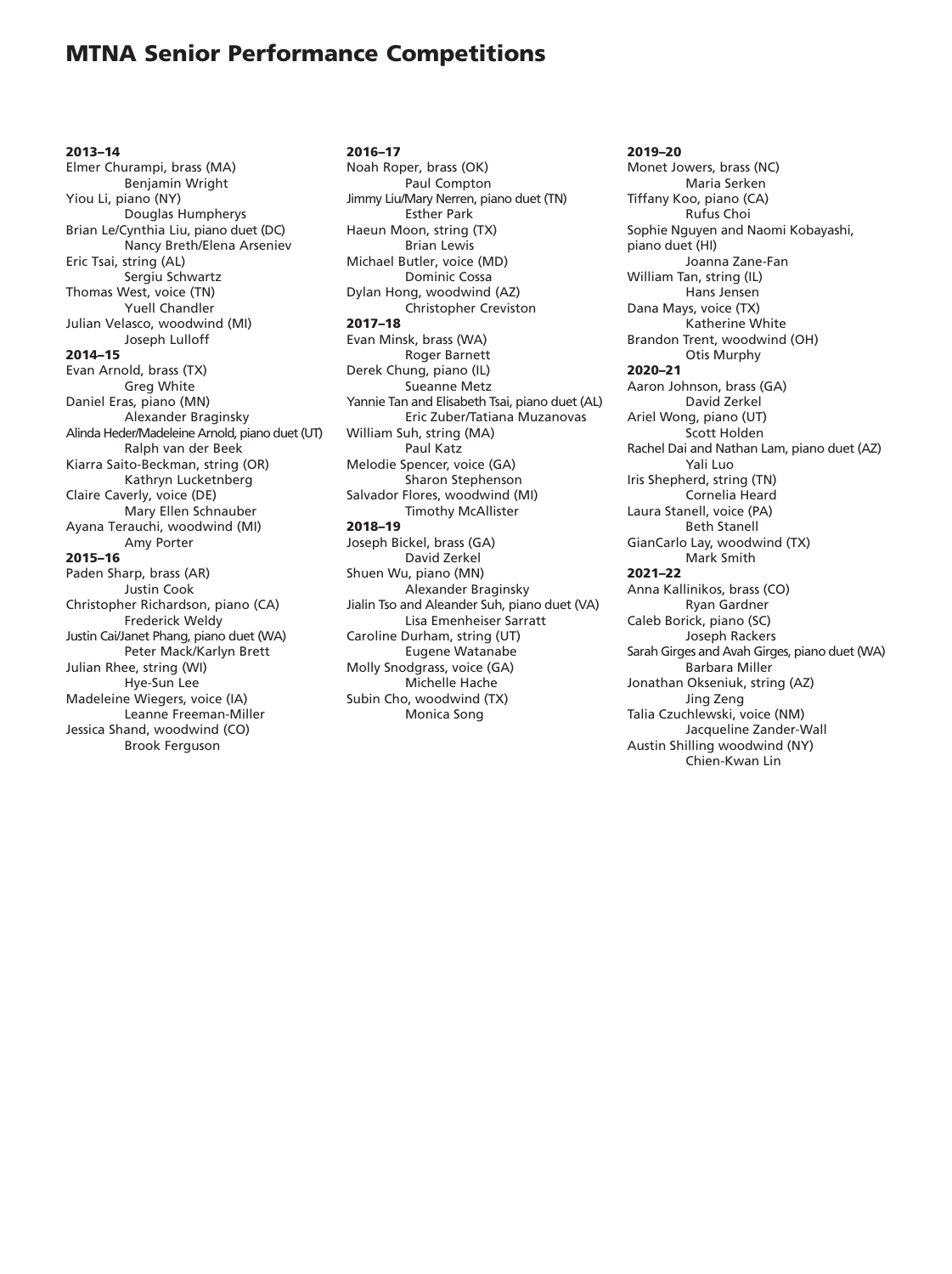*Teacher(s) names are indented following each winner.*

#### National Coordinators

Carleen Graff, 1993–95 John Huber, 1995–97 Loleta Oleksak, 1997–99 Kelley Benson, 1999–2000 Michael King, 2000–2003 David Piersel, 2003–08 Jeanne Grealish, 2008–

#### National Chairs

Joseph Brye, 1967–71 Guy Wuellner, 1971–73 James Galloway, Jr., 1973–76 Tinka Knopf, 1976–78 Jack Hendrix, 1978–83 Max Camp, 1983 David Bennett, 1983–87 Sandra Polanski, 1987–91 Carleen Graff, 1991–93

National Winners 1967–69 Leon Bates, piano Natalie Hinderas Sondra Mae Harnes, voice Mary Lou Henry 1969–71 Robert Stallman, instrumental James Pappoutsakis Boaz Sharon, piano William Dappman Mary Ann Bailey, voice Doris Mayes 1970–71 Richard Zimdars, piano James Avery Ronald Neal, string Carroll Glenn Ann Perkins, voice Norman McLean 1971–72 David Hickman, brass Frank Baird Marion Engle, piano Jeaneane Dowis Louis Welcher, voice Robert Brothers 1972–73 Magdolna Aldobolyi-Nagy, instrumental Paul Rolland Peter Orth, piano Adele Marcus Jean Bradel, voice Beatrice Krebs 1973–74 Terry Yount, organ Warren Hutton Nicholas Smith, piano Irwin Freundlich Clive Amor, string Carrol Glenn Stephen Dickson, voice Inez Silberg David Aguilar, woodwind

James Pellerite

#### 1974–75

John Aley, brass (not available) Harold Pysher, organ Joan Lippincott Larry Vaught, percussion (not available) Jeffrey Campbell, piano John Perry Nancy Bracken, string Carroll Glenn Sharon Forrester, voice John Ramsaur Julia Anne Bogorad, woodwind James Pellerite 1975–76 Frank Covey, brass A. Keith Amstutz Michael Farris, organ Wesley Selby Larry Ford, percussion Neal Fluegel Steven Hall, piano John Perry Nils Oliver, string Betty Mulchy Barry Lee McCauley, voice Richard Dales 1976–77 Robert Simmons, brass Harold Popp Christopher Berg, guitar Aaron Shearer David Schrader, organ Oswald Ragatz Lovie Smith, percussion Richard Smith Richard Bishop, piano Earl Voorhies Mary King, string Paul Rolland Eric Mills, voice (not available) Michael Davis, woodwind Constance Lane 1977–78 Christie Anderson, brass Ray Pickering Michael Chapdelaine, guitar Bruce Holzman Daniel Beckwith, organ Joan Lippincott DeDee Schwomeyer, percussion Neal Fluegel Jacqueline Meyer Julia Bees, piano Peter Amstutz Cheryl House, string Peter Rejito Kathleen Siegried, voice Peggy Castle Turner Paula Zubeck, woodwind Kenton Terry

1978–79 Donald Strand, brass David Randolph Stephen Robinson, guitar Bruce Holzman Larry Schipull, organ Carl Staplin Bruce Lehman, percussion Neal Fluegel Alan Chow, piano Nelita True David Halen, string Walter Halen Hillary Nicholson, voice June Johnson 1979–80 Jacquelyn Sellers, brass Ralph Lockwood Adam Holzman, guitar Bruce Holzman Paul Lee, organ Wilma Jensen William Scott Deal, percussion James Lambert Maribeth Gowen, piano Amanda Penick Greg Fried, string James Maurer Bradley Robinson, voice Patrick Goeser Pam Stanley, woodwind Russell Coleman 1980–81 Tim Anderson, brass Dennis Schneider Bill Carter, guitar Bruce Holzman Deborah Dunn Clark, organ Charles Brown Sherry Brown, percussion Richard Cheadle Robert Peterson, piano James Ruccolo Peter Wyrick, string Ardyth Alton Deanna Endsley, voice Peggy Castle Anne Whaley, woodwind Gerald Carey 1981–82 Daniel Ross, brass Charles Gorham Jose Manuel Lezcano, guitar Christopher Berg Jonathan Faggart, organ June Kean Alison Shaw, percussion Gary Cook Diane Hidy, piano John Perry Norman Wallace, string Yizhak Schotten Roberta Gumbel, voice Roger Havanek Julie Endres, woodwind James Pellerite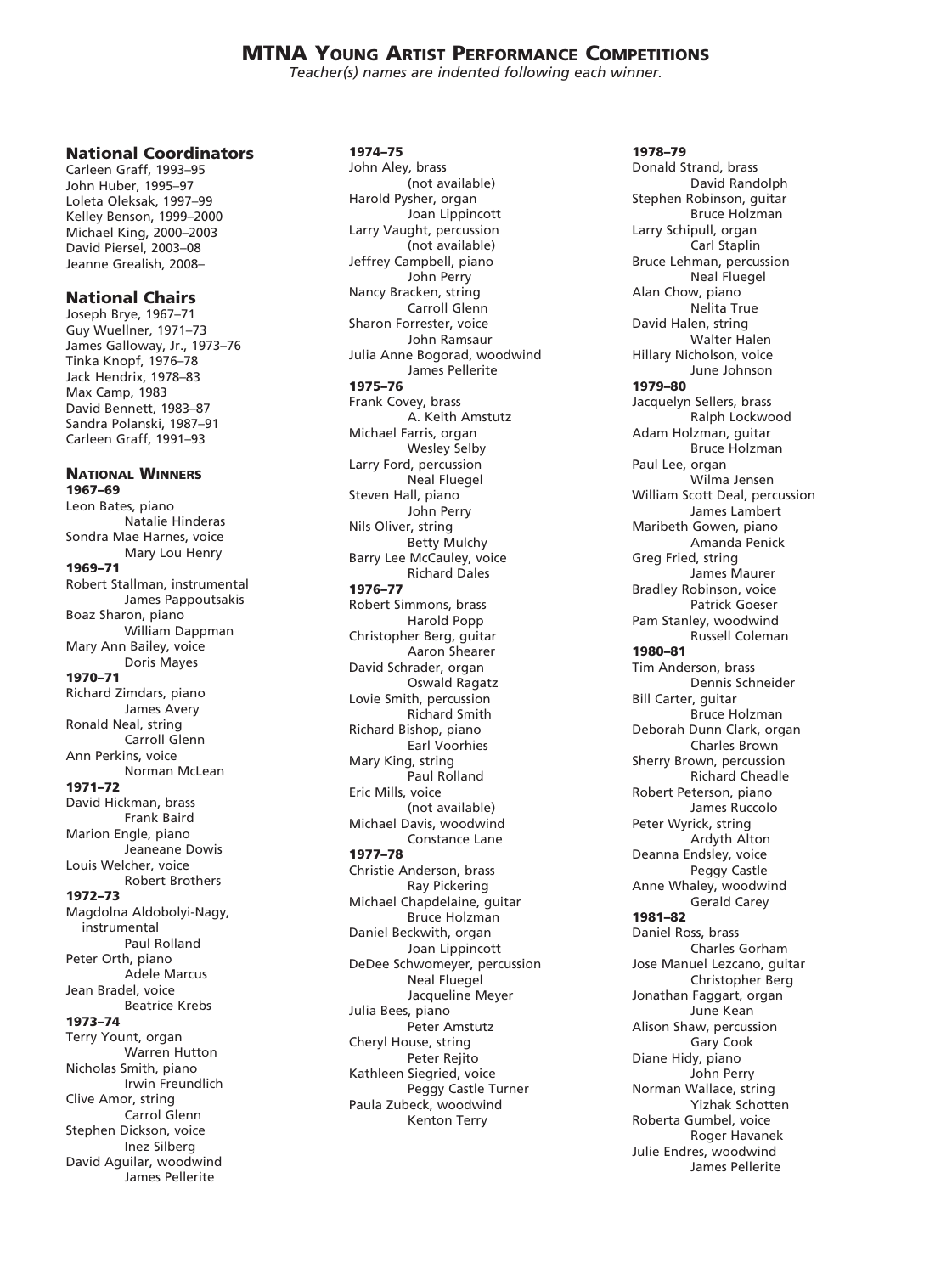1982–83 Thomas Bontrager, brass Roger Stone David Richter, guitar Bruce Holzman Joel Martinson, organ Charles Brown Billy Coffman, percussion Gilbert Baker Thomas Otten, piano Nelita True Aloysia Friedmann, string Margaret Pardee Claudia Benack, voice Beatrice Krebs Mary Boone, woodwind Constance Lane 1983–84 Linda Klein, brass John Aley Lily Afshar, guitar Neil Anderson Brian Rotz, organ Robert Rayfield Sylvia Pimentel, percussion Gary Olmstead Frederic Chiu, piano Karen Shaw Maurice Sklar, string Fredell Lack Carolyn James, voice Darleen Kliewer Jane Templeton, woodwind James Pellerite 1984–85 Paul Overly, brass Paul Jantz Alex Komodore, guitar Ricardi Iznaolo Linda Roman, organ Clark Kelly Chris Keller, percussion Jeffrey Rideout Richard Dowling, piano Abbey Simon Ruth Tomfohrde Carla-Maria Rodrigues, string Donald McInnes Timothy Bentch, voice Virginia Pyle Kyle Horch, woodwind Frederick Hemke 1985–86 Alan Baer, brass Gary Bird Charles Gregory Barnett, guitar Bruce Holzman Jack Mitchener, organ John Mueller Paul Harkins, percussion Michael Udow Alan Gampel, piano John Perry Christopher Pegis, string David Finckel Jeffrey Morrissey, voice Jane Rolandi Tridib Kumar Pal, woodwind

Eugene Rousseau

1986–87 Darin Osborne, brass Darwin Walker Ricardo Corbo, guitar Bruce Holzman F. Anthony Thurman, organ Melvin Dickinson Daniel Roger Davis, percussion Harold Jones Lawrence Blind, piano Nelita True Elizabeth Monacelli, string Eric Rosenblith Carol Ann Allred, voice Masako Toribara Amy Amelia Thomas, woodwind William Montgomery 1987–88 Bret Allyn Jackson, brass David Blackinton John Michael Parris, guitar Bruce Holzman Kathleen Kalin, organ Donald McDonald Drew Lang, percussion Gary Cook Ziao-Zing Geng, piano William Race Emmanuel Lopez, string Mary Lou Rylands Daniel Ebbers, voice Gretchen D'Armand David Keith Stump, woodwind Eugene Rousseau 1988–89 Bryce Mecham, brass Daniel Bachelder Aldo Lagrutta, guitar Richard Provost Tandy Reussner, organ John Ditto Joseph Illick Gramley, percussion Michael Udow James Giles, piano Robert Shannon William Li-Wei Pu, string Fredell Lack Robert Best, Jr., voice Jerry Doan Washington Barella, woodwind Hubert Lucarelli 1989–90 Peter Ulffers, brass Roland Pandolfi Masakazu Ito, guitar Ricardo Iznaola Stephen Schall, organ William Hays Gregory Giannascoli, percussion Donnald Bick Matt Edwards, piano Laurence Morton Jennifer Wion, string Josef Gingold Dennis Jesse, voice Barbara Lockard-Zimmerman Andrew Wen, woodwind Kenneth Fischer

1990–91 Tony Baker, brass Denis Winter Richard Todd, guitar Clare Callahan Marc Husey, organ Eugene Roan Jeanine Sefton, percussion Phil Faini Paul Floyd, piano Robert Spillman Miho Hashizume, string Brian Hanly Barbara Boyle, voice Melanie DeMent David Hattner, woodwind Frank Kowalsky 1991–92 Jeffrey Swanson, brass William Capps Andrew Zohn, guitar Adam Holzman Stephen Tharp, organ Rudof Zuiderveld Kevin Taylor, percussion Dan Armstrong Tin Zhong, piano Robert Spillman Alexander Ezerman, string Norman Fischer Nancy Scott, voice Martha Longmire Jennifer Tyson, woodwind Katherine Kemler 1992–93 Stephen Foster, brass Johnny Pherigo Lisa Minervini, guitar Bruce Holzman Jeremy Bruns, organ Judson Maynard Lisa Fralick, percussion B. Michael Williams Eugene Watanabe, piano Gary Amano Aroussiak Baltaian, string Kevork Mardirossian Melissa Kamm, voice M. Charles Klingman Yi Ling, woodwind Roger Martin 1993–94 Douglas Burian, brass Vince DeMartino Kenneth Meyer, guitar Elliott Frank James Gregory, organ John Mueller Marc Nelson, percussion Gary Olmstead Lara Lambert, piano Irene Peery Elizabeth Hedman, string Donald Weilerstein Sonia Gonzalez, voice Yvonne Ciannella Andrew Stamp, woodwind Susan Goodfellow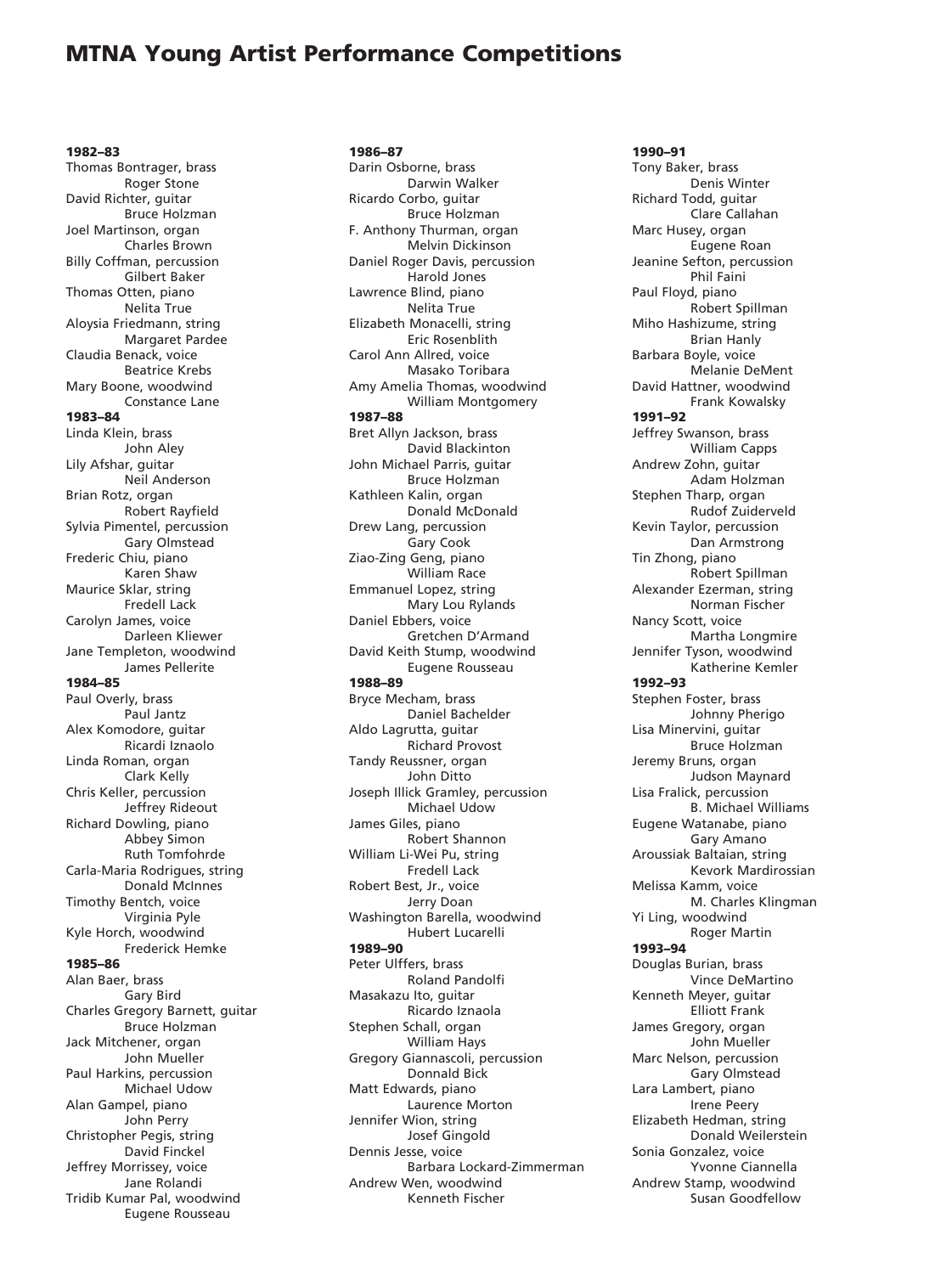1994–95 Jeffrey Graves, brass Thomas Swanson Steve Kostelnik, guitar Adam Holzman Christina Bird, organ H. Joseph Butler Nobue Matsuoka, percussion Jim Atwood Catharine Lysinger, piano Nancy Weems Mark Gibbs, string Hans Jorgen Jensen Jeremy Aye, voice Barbara Doscher Russell Peterson, woodwind John Sampen 1995–96 Christopher Olka, brass Roy Pickering Christopher Kennif, guitar Ernesto Bitetti Bret Dorhout, organ Michael Farris Amy Swanson, percussion Dan Armstrong Chizu Hamano, piano Gary Smart Kimberly Kalyonides, string Paul Kantor Cynthia Watters, voice John Ramsaur Christopher Grymes, woodwind Nathan Williams 1996–97 Adam Frey, brass David Randolph Klondike Steadman, guitar Adam Holzman Eric Mellenbuch, organ Joyce Jones Ben Finley, percussion Philip Parker Eileen Shin, piano Nelita True Rong Yan Tang, string Donald Weilerstein Andrea Brown, voice Laura Brooks Rice Lisa Rhoades, woodwind Steven Jordheim 1997–98 Benjamin Pierce, brass Velvet Brown Townsend Plant, guitar Pablo Cohen Jon Johnson, organ Janette Fishell Stacey Jones, percussion Alison Shaw Xian Qiao-Shuang, piano Constance Carroll Michi Wiancko, string Donald Weilerstein Kellie Jenkins, voice John Ramsaur Preston Duncan, woodwind John Sampen

1998–99 Christopher Rom, brass James Thornton Kris Woodrum, guitar Ireland Marc Regnier Jeffrey Alan White, percussion Robert Hohner Thomas Rosenkranz, piano Robert Shannon James Myer Hogg, string William Magers Heather Denham, voice Cheryl Coker Genevieve Henry, woodwind Mary Karen Clardy 1999–2000 Jessica Wach, brass Robert Yeats Matthew Hinsley, guitar Adam Holzman Yoav Stein, organ Ladd Thomas Matthew Wayne Coley, percussion Mark Ford Adam Reed Nielsen, piano Gary Amano Atanaska Dulgerska, string Kevork Mardirossian Neal Evans Boyd, voice Ann Harrell Elliot Riley, woodwind Patrick Meighan 2000–01 William Hess, brass Richard Perry Daniel Bolshoy, guitar Ricardo Iznaola Anna Davis, organ Peter DeWitt Matthew Witten, percussion Dean Witten Yuri Blinov, piano Tamás Ungar Yu Wei, string Hans Jensen Kathryn Janssen, voice Jonathan Retzlaff Andrew West, woodwind Jeff Keesecker 2001–02 Jason Koi, brass David Zerkel Joshua Shillair, guitar Bruce Holzman Weil Sawyer, organ John Mitchener Gene Koshinski, percussion Chris Hanning Amir Khosrowpour, piano Jack Winerock Cármelo de los Santos, string Levon Ambartsumian Kory Bickel, voice Jo Ella Todd Michael Ibrahim, woodwind John Sampen

2002–03 Ryoichi Tamaki, brass Velvet Brown Marco Sartor, guitar Bruce Holzman Matthew Michael Brown, organ John Mitchener Stephen Beus, piano Leonard Richter Sarah Vendsel, string Jan Mark Sloman C. Phillip Dothard, voice John Ramsaur Stacy Wilson, woodwind Steven Stusek 2003–04 Nathan Gay, brass Thomas Stein João Paulo M. Figuerirôa da Cruz, guitar Bruce Holzman Jennifer Hudson Gray, organ Janette Fishell Casey Cangelosi, percussion Dennis Griffin Nathan Brandwein, piano Pavlina Dokovska Anna Burden, string Hans Jorgen Jensen Thomas McCargar, voice Leane Freeman-Miller Alexander Lipay, woodwind Jill Felber 2004–05 Aaron Tindall, brass Velvet Brown Sebastian Acosta-Fox, guitar Bruce Holzman Ahreum Han, organ Alan Morrison Brett Baxter, percussion James Snell Brandon Stewart, piano Irene Peery-Fox Karen Sinclair, string William Preucil Laura Boone, voice Robert Barefield Jesse Dochnahl, woodwind Steven Jordheim 2005–06 D. Lee Jacobs, brass Velvet Brown Joseph Liccardo, piano Douglas Humperys Lachezar Kostov, string Zvi Plesser Amanda Lenora Green, voice Phoebe Pomeroy Jennifer Nelson, woodwind Jonathan Keeble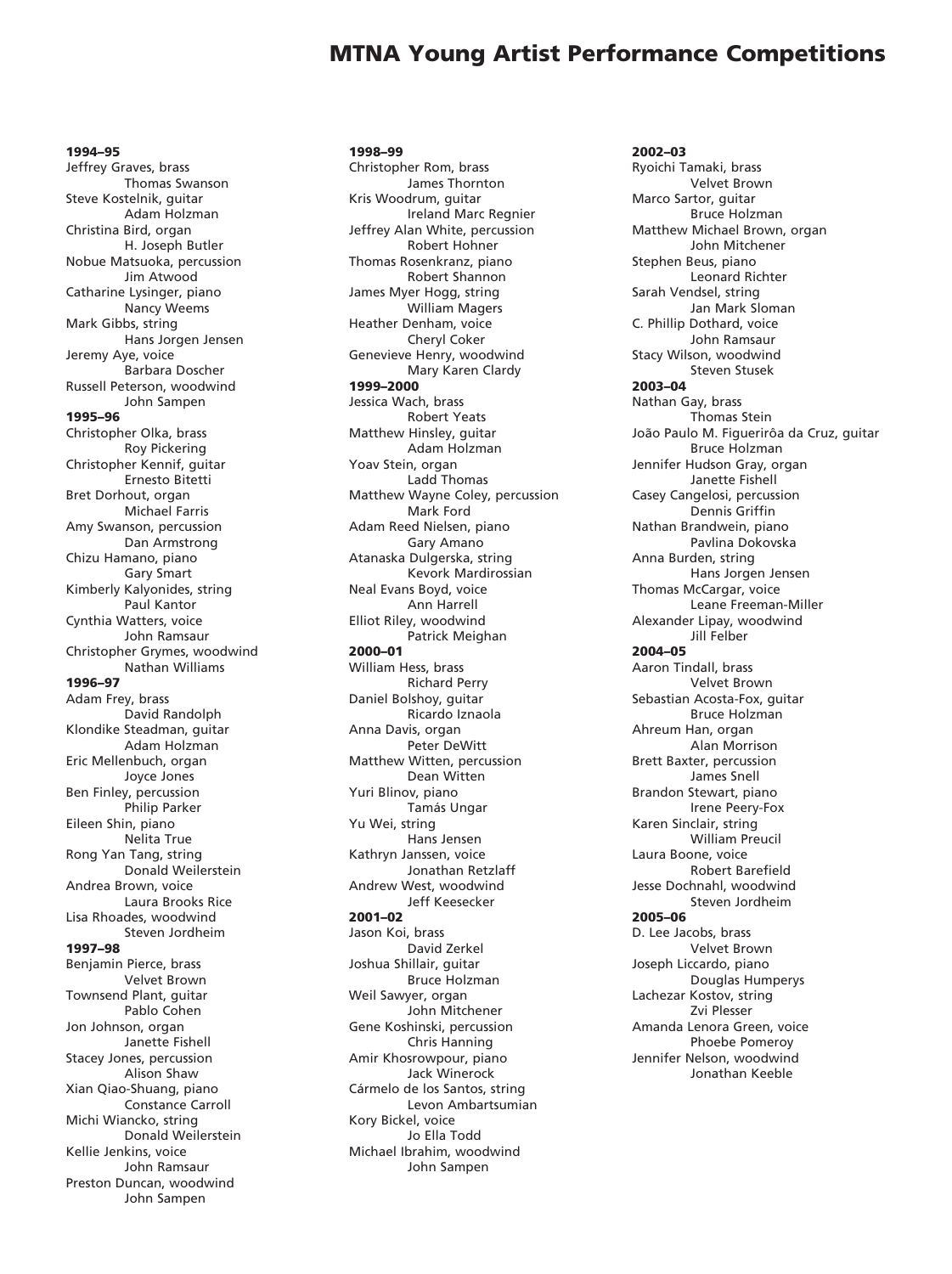2006–07 Joshua Bledsoe, brass (FL) John Drew Elena Miraztchiyska, piano (NV) Mykola Suk Anat Kardontchick, string (NY) Cathy Van Hoesen Michael Sumuel, voice (GA) Earl Coleman Douglas O'Connor, woodwind (NY) Chien-Kwan Lin 2007–08 Jonathan Hill, brass (WA) Chris Olka Jessica Zhu, piano (TX) Nancy Weems Alicia Ward, string (MD) David Hardy Emily Bennett, voice (MO) Ann Harrell Hillary Brunner, woodwind (IL) Michael Ericson 2008–09 Gretchen Renshaw, brass (PA) Velvet Brown Anna Bulkina, piano (TX) Tamás Ungár Stefani Collins, string (NC) Paul Kantor Jamilyn Manning-White, voice (AZ) Carole FitzPatrick John Cummins, woodwind (MN) Eugene Rousseau 2009–10 John Gruber, brass (OH) William Mathis Fan-Ya Lin, piano (UT) Yu-Jane Yang Yu-Jung Su, string (MA) Edwin Barker Molly Clodius, voice (MO) Ann Harrell Daniel Velasco, woodwind (TX) Marianne Gedigian 2010–11 Chasse Duplantis, brass (LA) Joseph Skillen Adam Mayon, piano (LA) H. Jac McCracken Patrick Hopkins, string (AK) Bonnie Hampton Lindsay Thompson Roush, voice (CA) Dauri Shippey Xin Gao, woodwind (NC) Steve Stusek

2011–12 David McLemore, brass (GA) David Zerkel Yi-Yang Chen, piano (NY) Douglas Humpherys Caroline Cox, string (NC) Ara Gregorian Trey Smagur, voice (GA) Yuell "Chuck" Chandler Nathan B. Bogert (IA) Kenneth Tse 2012–13 Spencer Park, brass (UT) Laurence Lowe Conlan Miller, piano (UT) Irene Peery-Fox Stephanie March, string (IA) Hans Jensen Anthony Baron, voice (NY) Katherine Ciesinski Jonathan Wintringham, woodwind (NY) Chien-Kwan Lin 2013–14 Daniel Hawkins, brass (TX) Gregory Hustis Xia Jiang, piano (IL) Alan Chow Ion-Alexandru Malaimare, string (IL) Julieta Mihai Anna Bridgman, voice (MO) Ann Harrell James Skretta, woodwind (IA) Kenneth Tse 2014–15 Garrett Law, brass (TN) Leslie Norton Ruixui Zhang, piano (TX) Tamás Ungár Emily Karosas, string (PA) James Lyon Rebekah Howell, voice (TX) Robert Best Myles Boothroyd, woodwind (NY) Chien-Kwan Lin 2015–16 Elmer Churampi, brass (MA) Benjamin Wright Jung-Yeon Yim, piano (OH) Daniel Shapiro Samuel Viguerie, string (OH) JWon-Bin Yim Zachary Barba, voice (TX) Robert Best Lauritz Eller, woodwind (NY) Chien-Kwan Lin

2016–17 Dorien Tate, brass (OK) Paul Compton Timothy Jones, piano (MD) Marian Hahn Mary Grace Johnson, string (TN) Cornelia Heard Madelyn Munsell, voice (MO) Christine Seitz Caleb Carpenter, woodwind (SC) Robert Young 2017–18 Thomas Gusewelle, brass (LA) Joseph Skillen Jidong Zhong, piano (NY) Douglas Humpherys Natalya Klenovskaya, string (GA) Sergiu Schwartz Lauren Urquhart, voice (TN) Amy Jarman Marley Eder, woodwind (LA) Katherine Kemler 2018–19 Vivian Kung, brass (CA) Aubrey Foard Dominic Muzzi, piano (IN) Roberto Plano Eliza Wong, string (TN) Carolyn Huebl Lindsay Webber, voice (OH) Randall Umstead Jiaqi Zhao, woodwind (LA) Chien-Kwan Lin 2019–20 Maximillian McNutt, brass (CO) Ryan Gardner Benjamin Dominguez, piano (KS) Jack Winerock Tianyu Liu, string (SC) Lee Siow Carolyn Orr, voice (TX) Robert Best Andrei Mazanko, woodwind (MI) Arthur Campbell 2020–21 Matthew Meadows, brass (AL) Charles Snead Yumeng Pan, piano (NY) Natalya Antonova Roni Shitrit, string (NC) Ida Bieler Lauren Carroll, voice (IA) Leanne Freeman-Miller Valentin Kovalev, woodwind (MI) Timothy McAllister 2021–22 Grace O'Connell, brass (TN) Michael Arndt Cezary Karwowski, piano (TX) Bradley Bolen Hayoung Choi, string (GA) Amy Schwartz Moretti Krista Pape voice (TX) Melanie Sonnenberg Arin Sarkissian, woodwind (CA)

James Walker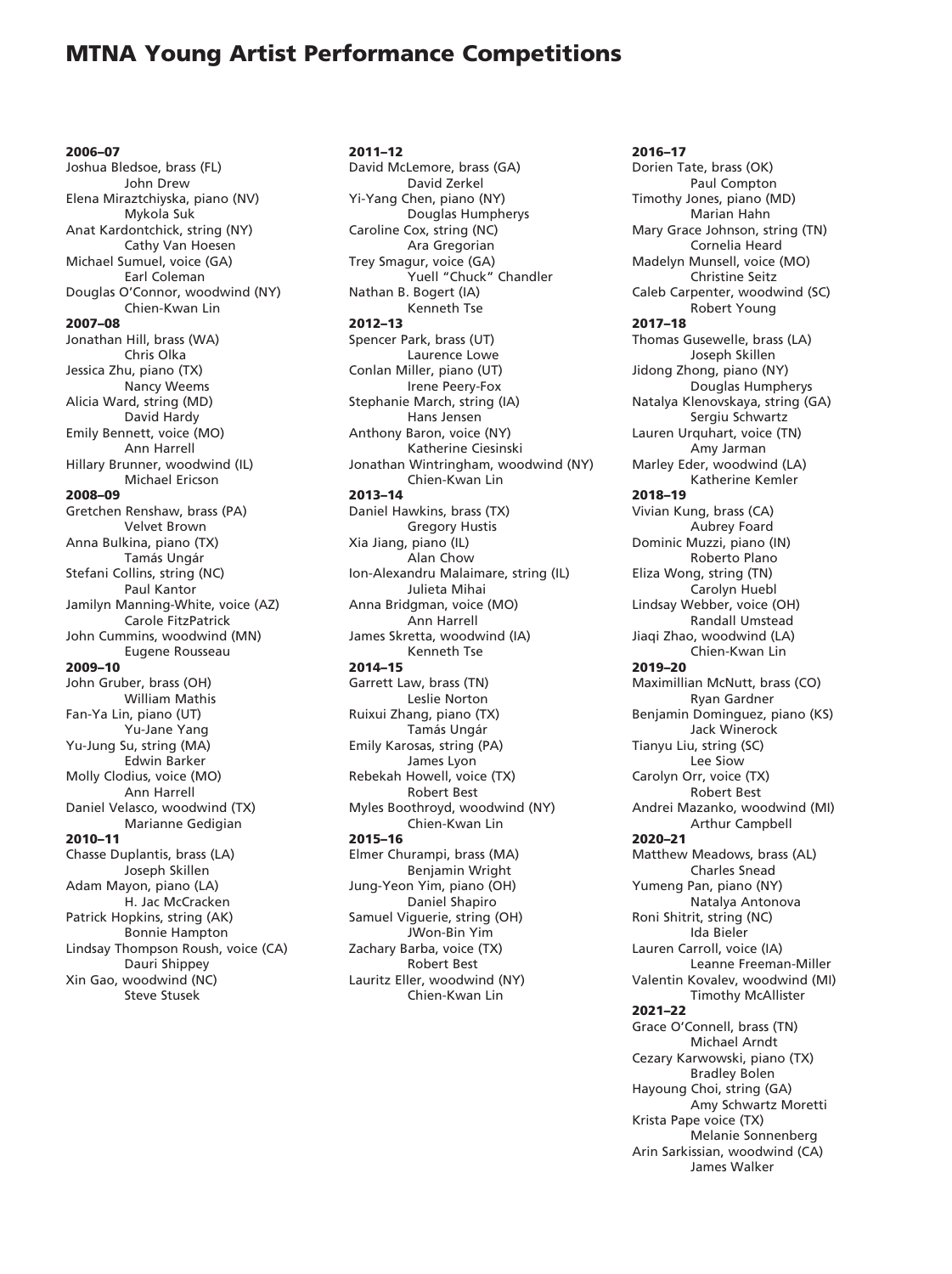### MTNA Chamber Music Performance Competition

*Teacher(s)/Coach(s) names are indented following each winner.*

#### National Coordinators

David Piersel, 1994–97 Elizabeth Rheude, 1997–99 Stephen Brown, 1999–2005 James Norden, 2005–

National Chairs Kenneth Sarch, 1988–91 Carleton Spotts, 1991–94 National Winners 1988–89 University of Alabama (AL) Piano Trio Carleton McCreery 1989–90 Florida State University (FL) Trio Sortilege Carolyn Bridger 1990–91 Louisiana State University (LA) Lumiere Trio Sally O'Reilly Daniel Sher 1991–92 University of Michigan (MI) Rockham String Quartet Yizhak Schotten 1992–93 University of Mississippi (MS) Saxophone Quartet Lawrence Gwordz 1993–94 Brigham Young Piano Quartet (UT) Dian Baker Drinkall Roger Drinkall 1994–95 Transcontinental Saxophone Quartet (OH) John Sampen 1995–96 Viardot String Quartet Judith Glyde 1996–97 Lawrence University (WI) Saxophone Quartet Steven Jordheim 1997–98 Florida State University (FL) Adolphe Sax Chamber Quartet Patrick Meighan 1998–99 Louisiana State University (LA) Bulgarian String Quartet Kevork Mardirossian 1999–2000 University of North Texas (TX) North Texas Principals

Mary Karen Clardy

2000–01 Vanderbilt University (TN) Clementine String Quartet Christian Teal 2001–02 Bowling Green State University (OH) Bohica Saxophone Quartet John Sampen 2002–03 Michigan State University (MI) Rasa Saxophone Quartet Joseph Lulloff 2003–04 University of Colorado (CO) Ichos String Quartet Erika Eckert 2004–05 Eastman School of Music (NY) Hyperion String Quartet Anthea Kreston 2005–06 Eastman School of Music (NY) ViM Chien-Kwan Lin 2006–07 Florida State University (FL) Equinox Saxophone Quartet Patrick Meighan 2007–08 Northwestern University (IL) Amethyst Quartet Frederick Hemke 2008–09 Eastman School of Music (NY) Red Line Sax Quartet Chien-Kwan Lin 2009–10 University of Iowa (IA) Axius Quartet Kenneth Tse 2010–11 University of Michigan (MI) Akropolis Reed Quintet Jeffrey Lyman 2011–12 String: University of Illinois (IL) Anasazi String Quintet Brandon Vamos Wind: University of Illinois (IL) Cerulean Saxophone Quartet Debra Richtmeyer 2012–13 String: University of Kansas (KS) Wakarusa Trio Scott McBride Smith Wind: Eastman School of Music (NY) Project Fusion Chien-Kwan Lin

2013–14 String: University of Utah (UT) Rosco String Quartet Hasse Borup Wind: Eastman School of Music (NY) Finja Quartet Chien-Kwan Lin 2014–15 String: MC2 (CA) Anli Tong Wind: Eastman School of Music (NY) East End Quartet Chien-Kwan Lin 2015–16 String: Brigham Young University (UT) Timpanogos Trio Scott Holden Wind: Eastman School of Music (NY) Astutia Saxophone Quartet Chien-Kwan Lin 2016–17 String: Eastman School of Music (NY) Windor Piano Trio Elinor Freer Wind: Arizona State University (AZ) Eos Christopher Creviston 2017–18 String: Vanderbilt University (TN) Music City Quintet Cornelia Heard Wind: University of Oklahoma (OK) Elysian Jonathan Nichol 2018–19 String: San Francisco Conservatory (CA) Oak Piano Trio Yoshikazu Nagai Wind: Eastman School of Music (NY) Scio Quartet Chien-Kwan Lin 2019–20 String: University of Texas (TX) Fuse Quartet Andrew Brownell Wind: Northwestern University (IL) Scio Quartet Taimur Sullivan 2020–21 String: Rasa String Quartet (MA) New England Conservatory of Music Kim Kashkashian Wind: Aero Quartet (MI) University of Michigan Timothy McAllister 2021–22 String: Eunoia String Quartet (TN) Vanderbilt University Carolyn Huebl Wind: Sound Session (MI) Michigan State University Joseph Lulloff